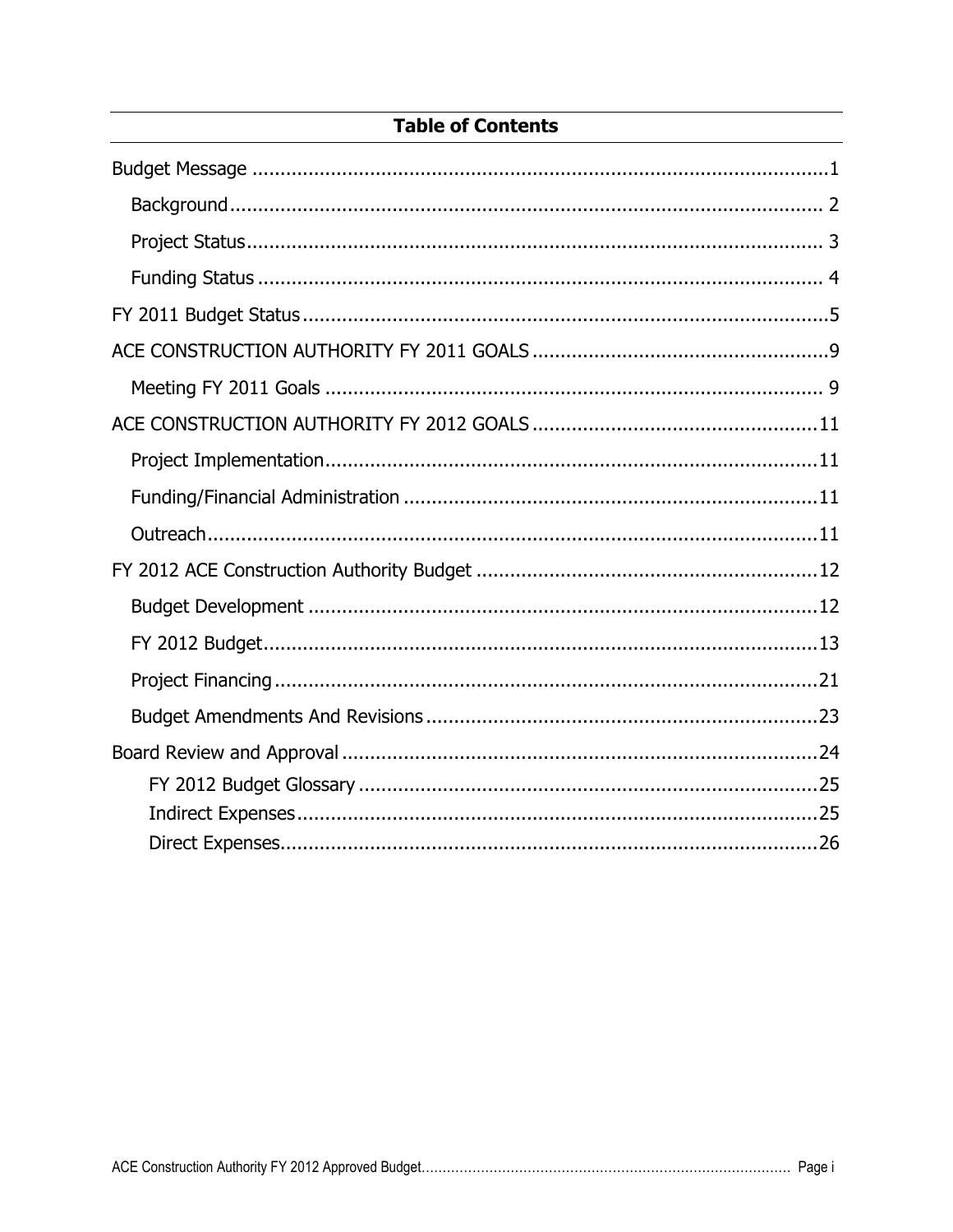#### **Organization**

#### **Board of Directors**

**Councilman Tim Spohn** City of Industry **Chair** 

**Mayor David Gutierrez** City of San Gabriel Vice Chair

**Supervisor Gloria Molina** LA County Board of Supervisors

**Councilman Stephen Atchley** City of Pomona

**Mayor Pro Tem Frank Gomez** City of Montebello

**Councilmember Tom King** City of Walnut

**Councilmember Patricia Wallach** City of El Monte

> **Mayor Paul Eaton** Ex-Officio. City of Montclair

> > **Rick Richmond** Chief Executive Officer

#### **Office**

4900 Rivergrade Road Suite A120 Irwindale, CA 91706

Phone: (626) 962-9292 Fax: (626) 962-9393 Helpline: 888-ACE-1426 Web site: [www.theaceproject.org](http://www.theaceproject.org/)

#### **San Gabriel Valley Council of Governments**

1000 S Fremont Ave. Unit 42 Alhambra, CA 91803

Phone: (626) 564-9702 Fax: (626) 564-1116 Web site: www.sgvcog.org

> Nicholas Conway Executive Director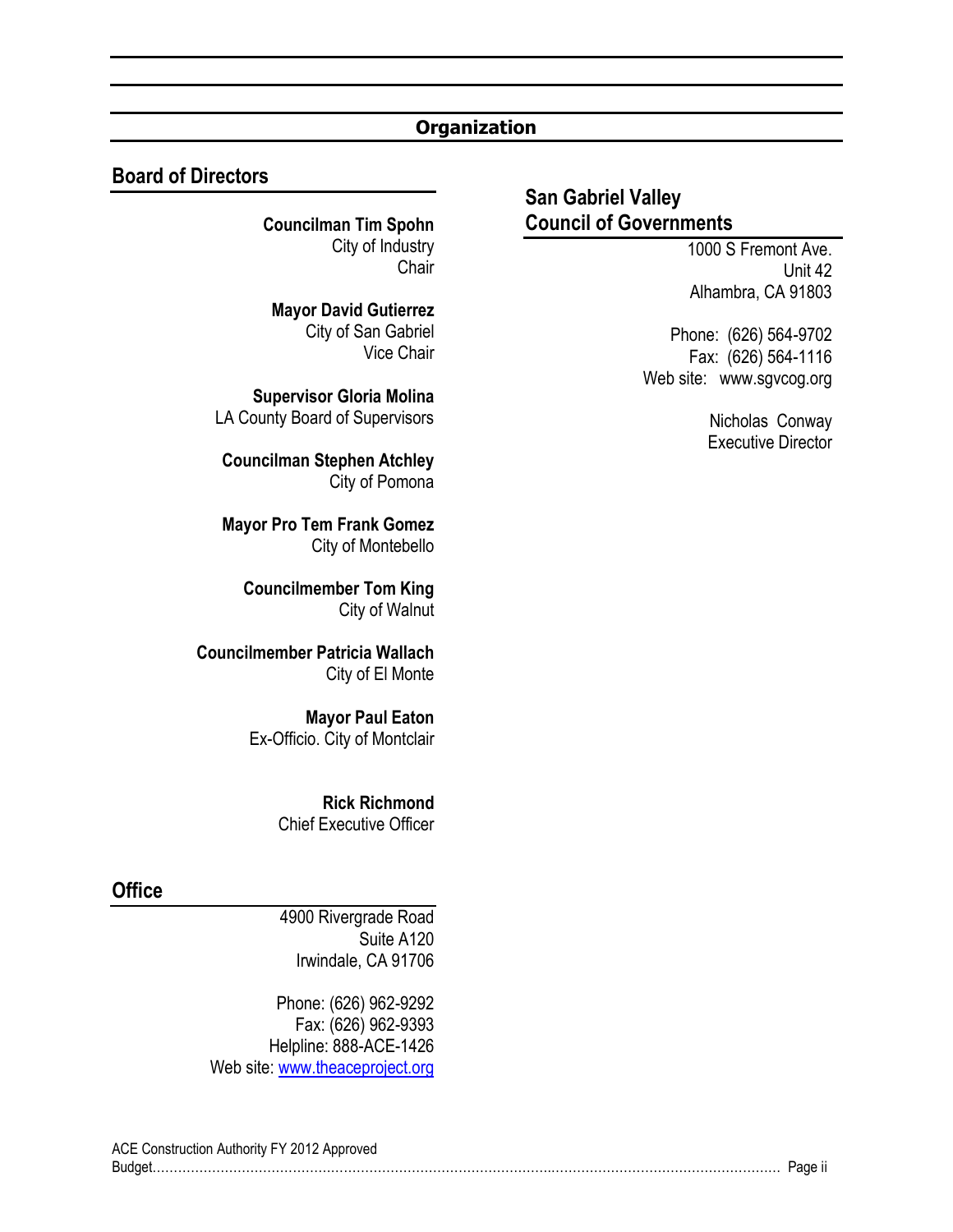#### **Budget Message**

Progress on implementing the Alameda Corridor-East (ACE) Project is continuing, with six grade separations open, one in construction, the Baldwin Avenue project completing real estate acquisition, the Nogales Street project in the midst of property acquisition, and the San Gabriel Trench completing design and property acquisition and early construction activities poised to begin.

The remaining six adopted grade separations are under review in an update study which will lead to a blueprint for implementation of the remainder of the ACE Project. While the scope of the remaining Project is subject to the approval of the ACE and SGVCOG Boards, it may well require additional funding beyond currently available resources.

In the near term, we will be seeking additional project funding from the reauthorization of Federal transportation funding expected in 2011. Two prior reauthorizations have provided more than \$200 million for the ACE Project. We will also continue to monitor the potential for some form of user-based funding should economic conditions warrant and it becomes feasible.

**Chief Executive Officer**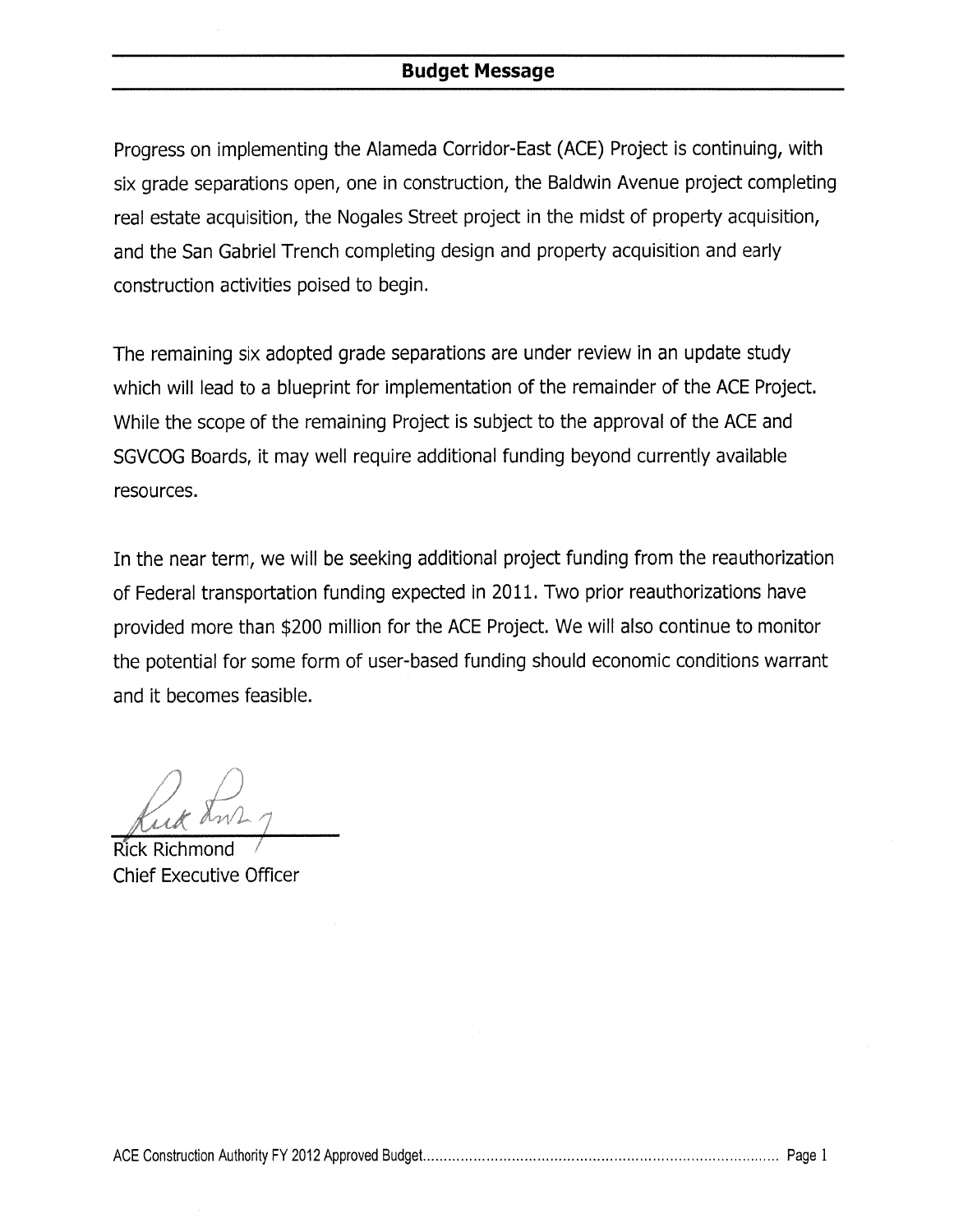#### <span id="page-4-0"></span>**Background**

The planning for the ACE Project, done in the late 1990s, was based on increases in train traffic through the San Gabriel Valley from the then current level of approximately 55 trains per day, to approximately 160 by 2020. Until the recent recession and its effect on international trade activity through the San Pedro Bay ports, growth in train traffic was tracking close to estimates. The significant drop off that occurred over the last few years and is now recovering, but forecasting long term train traffic growth is difficult until the new growth patterns can be reliably predicted. There is little doubt, however, that growth will return.

The ACE Project includes safety improvements at 39 grade crossings located throughout the San Gabriel Valley and 22 grade crossing eliminations. ACE has implemented safety improvements throughout the San Gabriel Valley, completed six grade separations and is close to initiating construction on six more locations. The original project estimate from 1998 has been updated to take into account inflation over the last 10 years, higher than anticipated right-of-way requirements, and increased railroad and utility relocation costs. In late 2007 the ACE Board adopted an increase in the project cost estimate from \$910 million to \$1.404 billion. That estimate is subject to a revision based on any actions resulting from the Phase II update study which could change the scope, and therefore the cost, of the remainder of the ACE Project.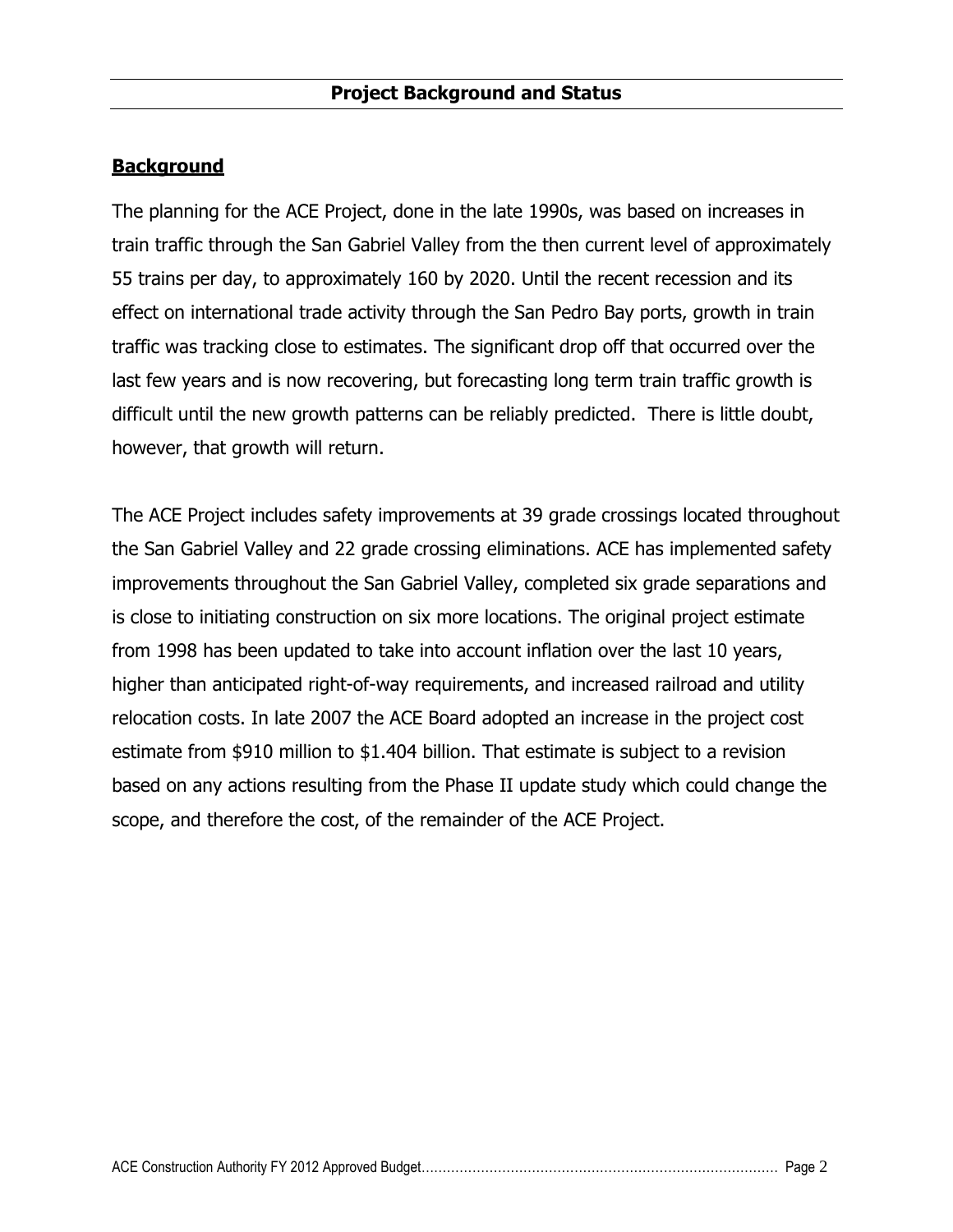#### <span id="page-5-0"></span>**Project Status**

The following is a summary of the status of the active project components:

#### **Railroad Crossing Safety Improvements (39 crossings)**

Completed in 2004  $\bullet$ 

#### **Grade Separations**

- Six grade separations completed (Nogales St./Alh, Reservoir St., East End Ave., Ramona Blvd., Brea Canyon Rd., and Sunset Ave.);
- One grade separation awaiting completion of UPRR work (Temple Ave.);  $\bullet$
- Two grade separations in right of way acquisition and expected in construction during 2011 ( Baldwin Ave., Nogales St./LA);
- Four grade separations ready for early construction activities but dependent on State funding for full construction (San Gabriel Trench)



**Alameda Corridor-East Project Area**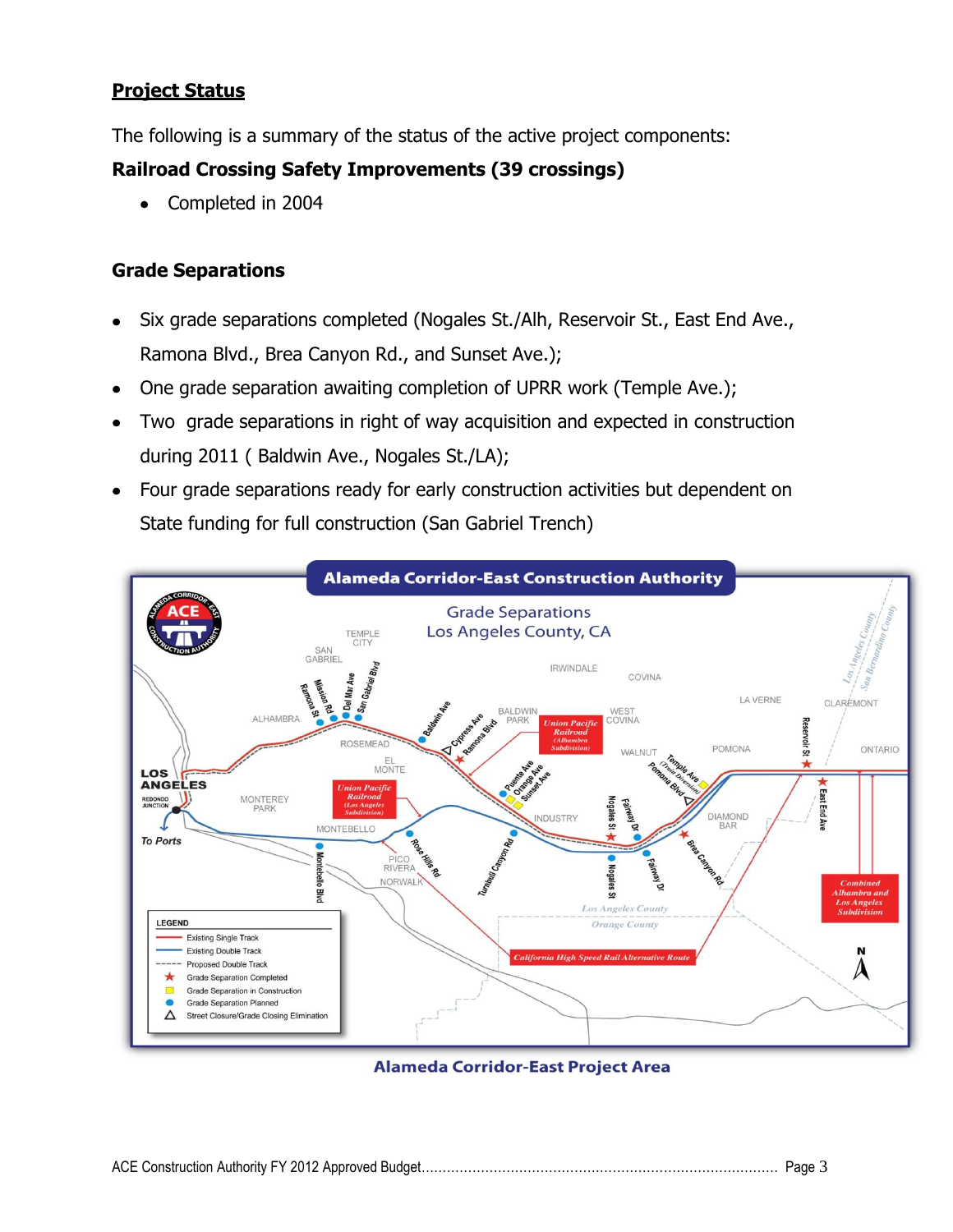#### <span id="page-6-0"></span>**Funding Status**

The current cost estimate for all completed or active projects is \$1.145 billion. An additional \$14.6 million in city or railroad requested and funded property enhancements bring the total projected expenditures to \$1.160 billion.

The following funding has been authorized for project (including enhancements):

|                                          | (\$ millions)<br>Committed |           |  |
|------------------------------------------|----------------------------|-----------|--|
| <b>Funding Source</b>                    |                            | 'Estimate |  |
| <b>Federal TEA-Demonstration Earmark</b> | \$                         | 134.4     |  |
| Federal SAFETEA-LU Demonstration Earmark |                            | 65.0      |  |
| <b>Federal Appropriations</b>            |                            | 19.7      |  |
| State ITIP and PUC Funds                 |                            | 44.0      |  |
| State General Funds (AB 2928)            |                            | 130.3     |  |
| State Prop 1B Trade Corridor Funds       |                            | 336.6     |  |
| State Prop 1B Grade Separation Funds     |                            | 25.6      |  |
| MTA Funds (17% Match)                    |                            | 269.9     |  |
| <b>MTA Call for Project Funds</b>        |                            | 28.8      |  |
| <b>MTA Measure R Funds</b>               |                            | 42.0      |  |
| City/County/MWD Funds                    |                            | 23.8      |  |
| <b>Railroad Contribution</b>             |                            | 18.4      |  |
| City/Railroad Betterments                |                            | 14.6      |  |
| <b>Total ACE Project Funding</b>         |                            | 1,153.1   |  |

*Note: An additional \$358 million for the ACE Project is included in the MTA's Measure R Expenditure Plan and is expected to be released between 2011 and 2017.*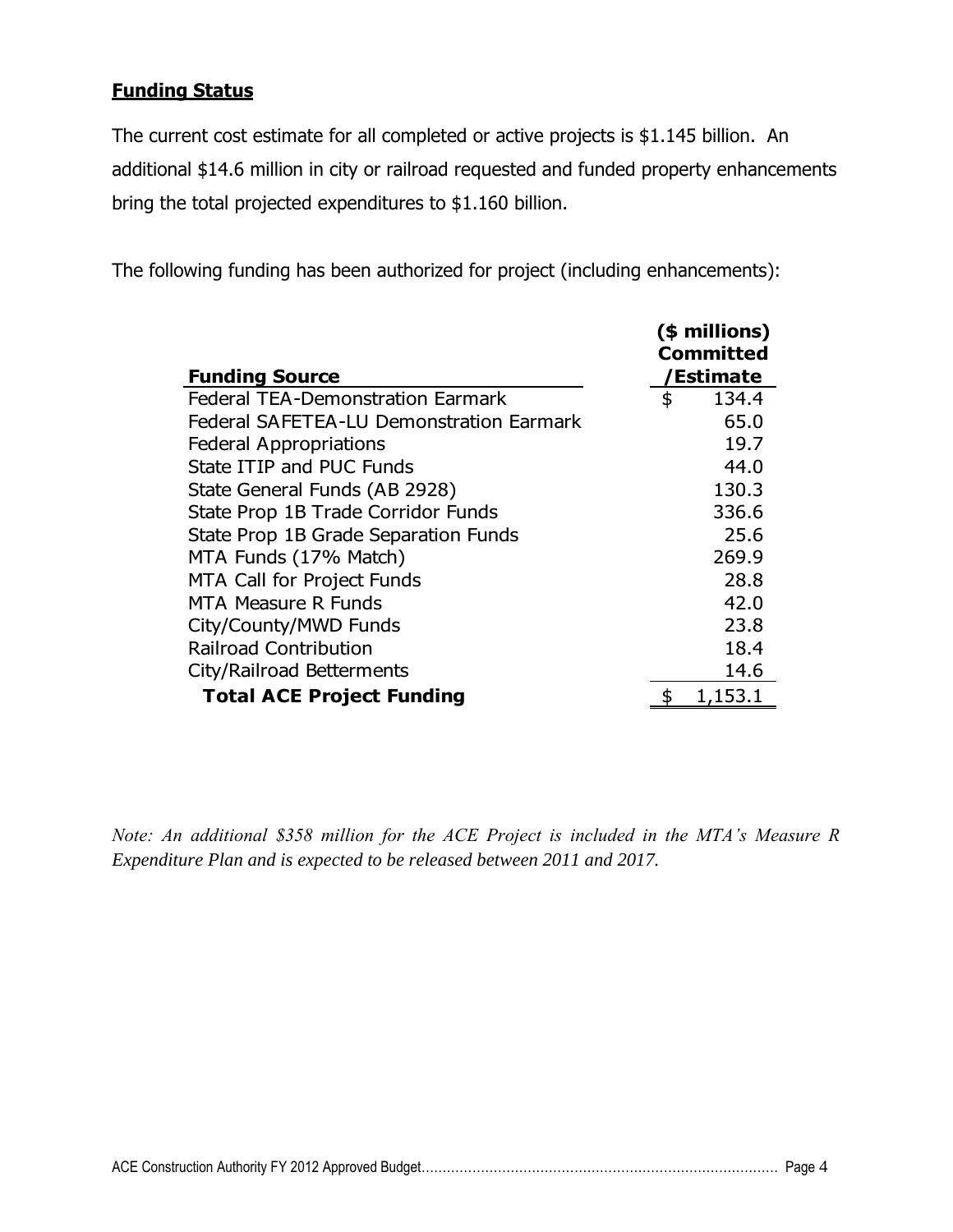<span id="page-7-0"></span>The Board of Directors adopted the Fiscal Year 2011 budget in May 2010 and it was revised in January 2011 to reflect a slower rate of construction progress.

The attached table (Exhibit I) compares the FY 2011 Budget to the estimated actual expenses as of June 30, 2011.

As in the past, our annual budget is broken down into two categories – indirect project expense and direct project expense.

#### Indirect Project Expense

Indirect expenses (such as salaries, rent, office supplies, etc.) that cannot easily be charged to specific project activities are billed to grants based on an annual indirect rate plan approved by Caltrans. The FY 2011 rate was approved by Caltrans and includes adjustments for over or under spending in prior years. ACE anticipates indirect expenses for FY 2011 will be \$3.975 million, about 3.8% under budget.

Most of the underrun in indirect expenses is in salary and wages primarily due to a deferral in bringing on two of the three new positions authorized and budgeted. That deferral was caused by delays in the initiation of major construction discussed below. Funding for those two positions is being requested in the FY 2012 budget.

#### Direct Project Expense

Direct expenses are those than can be readily associated with specific projects such as staff or program management time, engineering or construction management contracts, property acquisition, construction, and miscellaneous support costs. As a general rule, annual budget overruns in direct annual costs are a positive sign of faster than assumed progress, if total project costs aren't increasing. Conversely, annual budget underruns generally mean slower progress and can result, depending on where the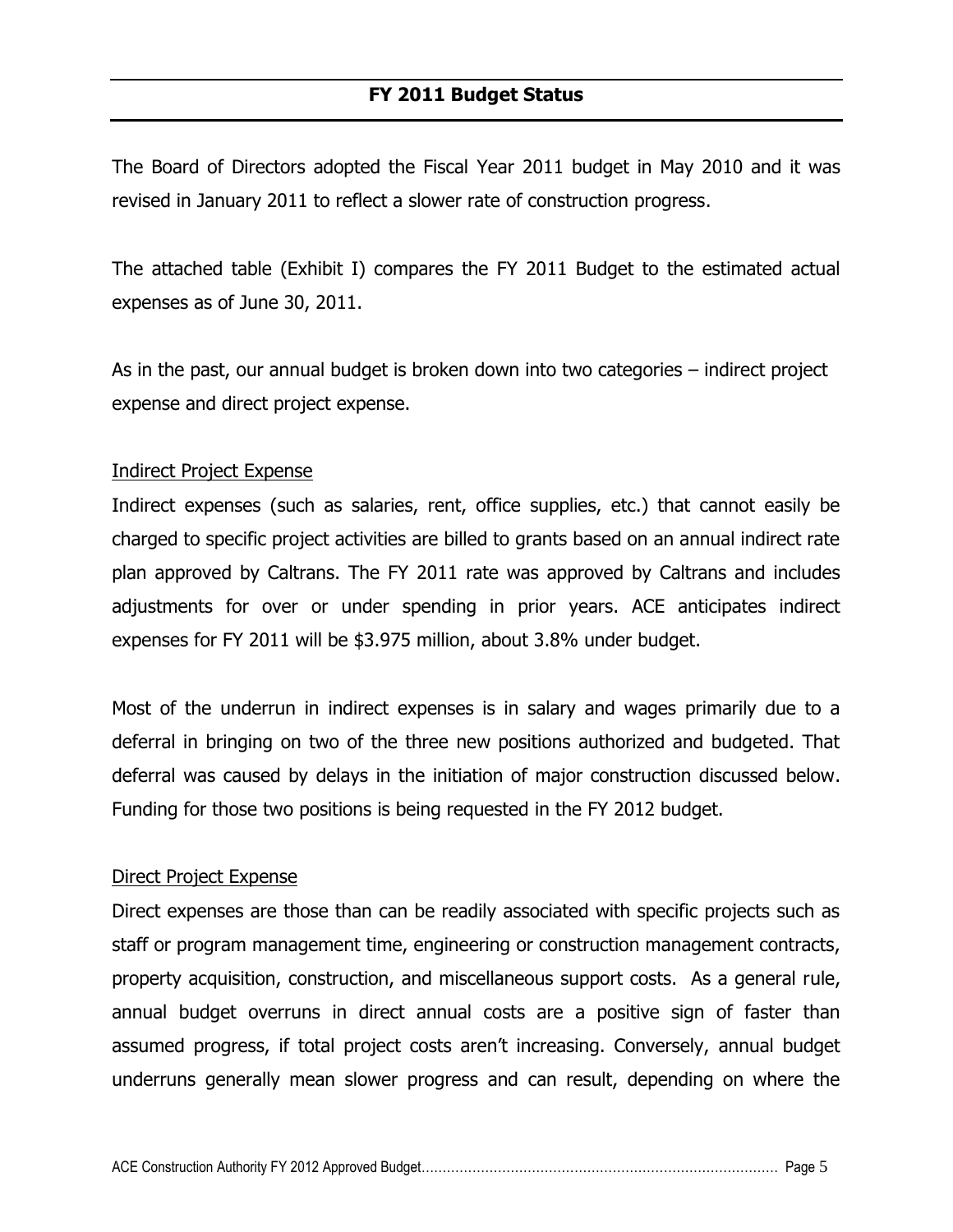underrun occurs, under collection of indirect costs until a later date. For FY 2011 we estimate an under collection of approximately \$332,000 until FY 2013.

Overall, direct expenses will be under budget by \$37.6 million, or 48%. The most significant projected direct cost underruns will occur in right of way acquisition (ROW) for our three grade separation projects nearing construction – Baldwin, San Gabriel Trench and Nogales. Significant underruns (in excess of \$1 million) are also expected in utility relocation, construction and construction management.

Right of Way Acquisition (-\$23.950M) – The Baldwin ROW budget was based on a negotiated full acquisition of the MIPCO parcel which, for the time being, is not expected. Instead, we are budgeting for an eminent domain judgment in FY 2012. In the case of the San Gabriel Trench we are forecasting a reduction of approximately \$5 million in reduced, not deferred, cost as the final property acquisitions are being concluded. However, this will be offset to a presently unknown degree in the FY 2012 budget by the cost of acquiring necessary UPRR property interests which were not anticipated when the project cost estimate was established. Property acquisition costs for the Nogales project are estimated to underrun by approximately \$8 million due to transactions moving from FY 2011 to FY 2012.

Construction (-\$8.559M) – The FY 2011 budget projected limited construction to start on the Baldwin and San Gabriel Trench projects which will not take place due to delays in property acquisition and securing a railroad construction agreement, respectively. In the case of the Sunset project, we are forecasting a reduction of approximately \$3 million due to savings, not deferred cost.

Utility Relocation  $(-2.233M)$  – This primarily reflects a deferral in starting the fiber optic relocation on the San Gabriel Trench from late FY 2011 to early FY 2012 due to a delay in obtaining approval of the railroad construction agreement.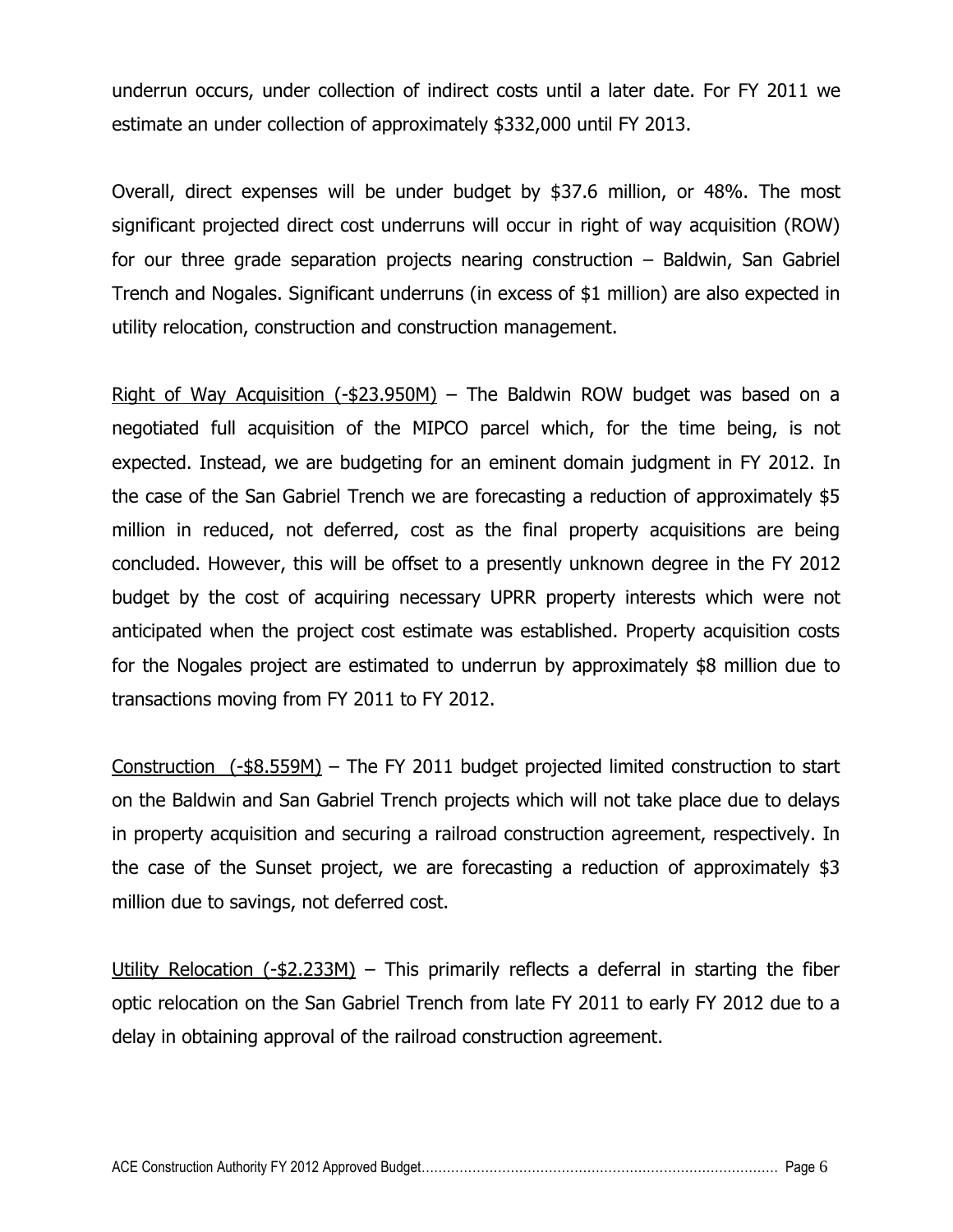Construction Management (-\$1.138M) - This is due to a combination of savings (Sunset) and deferrals (Baldwin, San Gabriel Trench and Nogales).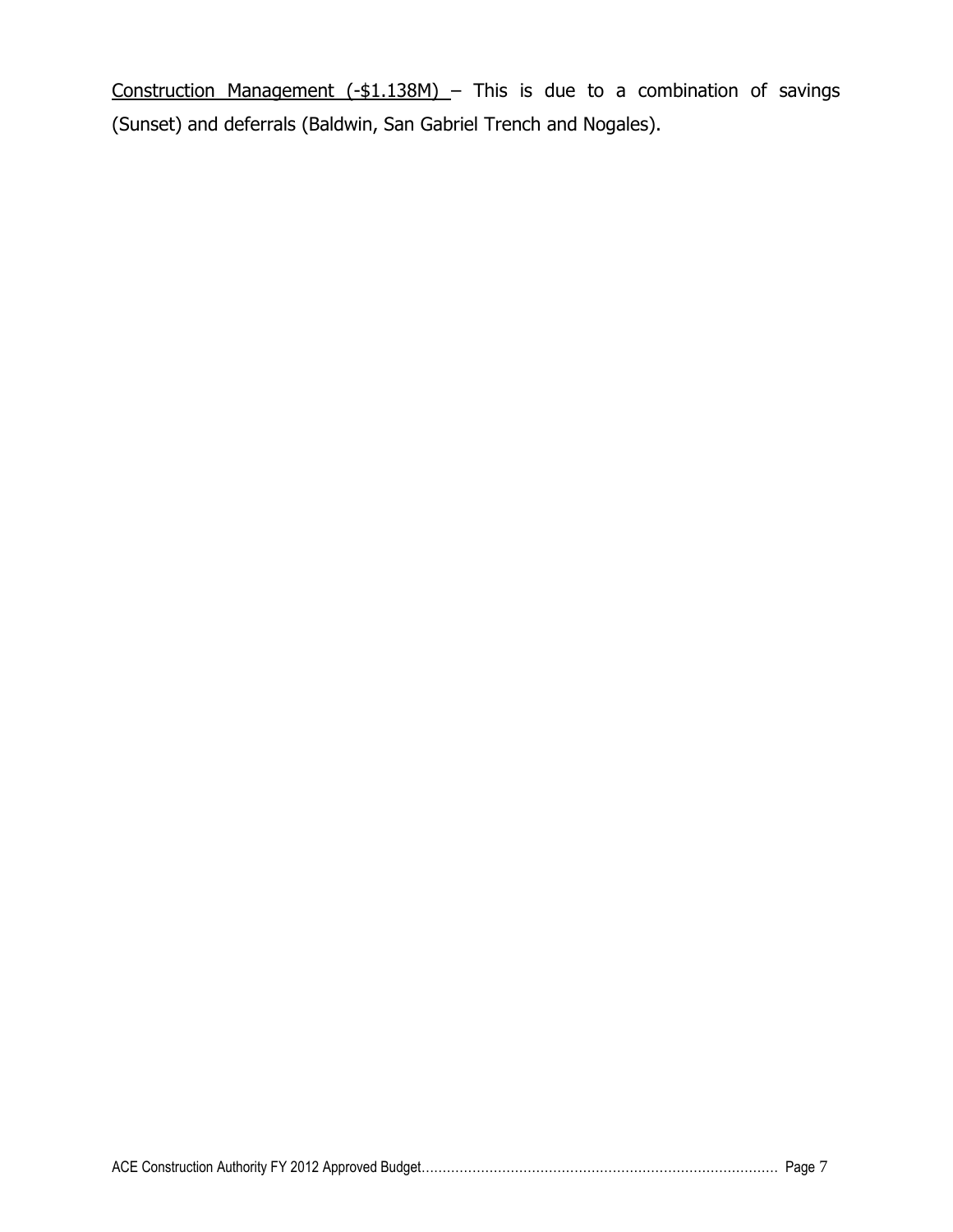#### **Exhibit I FY 2011 Budget vs. Estimated Actual (\$ in thousands)**

| <b>Expenditures</b>                    |    | <b>Year End</b><br><b>Estimate</b> |    | FY 2011<br><b>Budget</b> | Under/<br>(Over) |        |  |
|----------------------------------------|----|------------------------------------|----|--------------------------|------------------|--------|--|
| <b>Indirect</b>                        |    |                                    |    |                          |                  |        |  |
| <b>Personnel</b>                       |    |                                    |    |                          |                  |        |  |
| Salaries and Wages                     | \$ | 1,507                              | \$ | 1,654                    | \$               | 147    |  |
| Fringe Benefits                        |    | 472                                |    | 477                      |                  | 5      |  |
| <b>Board/Employee Expense</b>          |    |                                    |    |                          |                  |        |  |
| Auto/Travel                            |    | 27                                 |    | 25                       |                  | (2)    |  |
| Training/Memberships                   |    | 11                                 |    | 8                        |                  | (3)    |  |
| <b>Board Expense</b>                   |    | 19                                 |    | 19                       |                  |        |  |
| <b>Professional Services</b>           |    |                                    |    |                          |                  |        |  |
| Auditing/Accounting                    |    | 35                                 |    | 35                       |                  |        |  |
| <b>DBE Compliance</b>                  |    | 125                                |    | 161                      |                  | 36     |  |
| Legal-Agency Support                   |    | 67                                 |    | 55                       |                  | (12)   |  |
| Program Management                     |    | 952                                |    | 952                      |                  |        |  |
| <b>State/Federal Advisory Services</b> |    | 266                                |    | 266                      |                  |        |  |
| <b>Risk Management</b>                 |    | 65                                 |    | 65                       |                  |        |  |
| Insurance                              |    | 131                                |    | 131                      |                  |        |  |
| <b>Equipment Expense</b>               |    | 42                                 |    | 37                       |                  | (5)    |  |
| <b>Office Expense</b>                  |    | 203                                |    | 203                      |                  |        |  |
| <b>Office Operations</b>               |    | 41                                 |    | 38                       |                  | (3)    |  |
| <b>Other</b>                           |    | 12                                 |    | 5                        |                  | (7)    |  |
| <b>Total Indirect</b>                  |    | 3,975                              |    | 4,131                    |                  | 154    |  |
| <b>Direct</b>                          |    |                                    |    |                          |                  |        |  |
| Salaries and Wages                     |    | 646                                |    | 732                      |                  | 86     |  |
| Fringe Benefits                        |    | 235                                |    | 267                      |                  | 32     |  |
| Employee Travel - Projects             |    | 17                                 |    | 16                       |                  | (1)    |  |
| Program Management                     |    | 2,268                              |    | 2,978                    |                  | 710    |  |
| Legal                                  |    | 315                                |    | 631                      |                  | 316    |  |
| Labor Compliance                       |    | 97                                 |    | 134                      |                  | 37     |  |
| Design                                 |    | 5,160                              |    | 5,842                    |                  | 682    |  |
| <b>ROW Acquisition</b>                 |    | 17,217                             |    | 41,167                   |                  | 23,950 |  |
| Utility Relocation                     |    | 2,209                              |    | 4,442                    |                  | 2,233  |  |
| <b>Construction Mgt</b>                |    | 769                                |    | 1,907                    |                  | 1,138  |  |
| Railroad                               |    | 4,528                              |    | 3,997                    |                  | (531)  |  |
| Construction                           |    | 6,861                              |    | 15,420                   |                  | 8,559  |  |
| Third Party Review                     |    | 892                                |    | 1,290                    |                  | 398    |  |
| <b>UPRR Invoice Review</b>             |    | 12                                 |    | 40                       |                  | 28     |  |
| Advertising                            |    | 2                                  |    | 10                       |                  | 8      |  |
| <b>Total Direct</b>                    |    | 41,228                             |    | 78,873                   |                  | 37,645 |  |
| <b>Total Expenditures</b>              | \$ | 45,203                             | \$ | 83,004                   | \$               | 37,799 |  |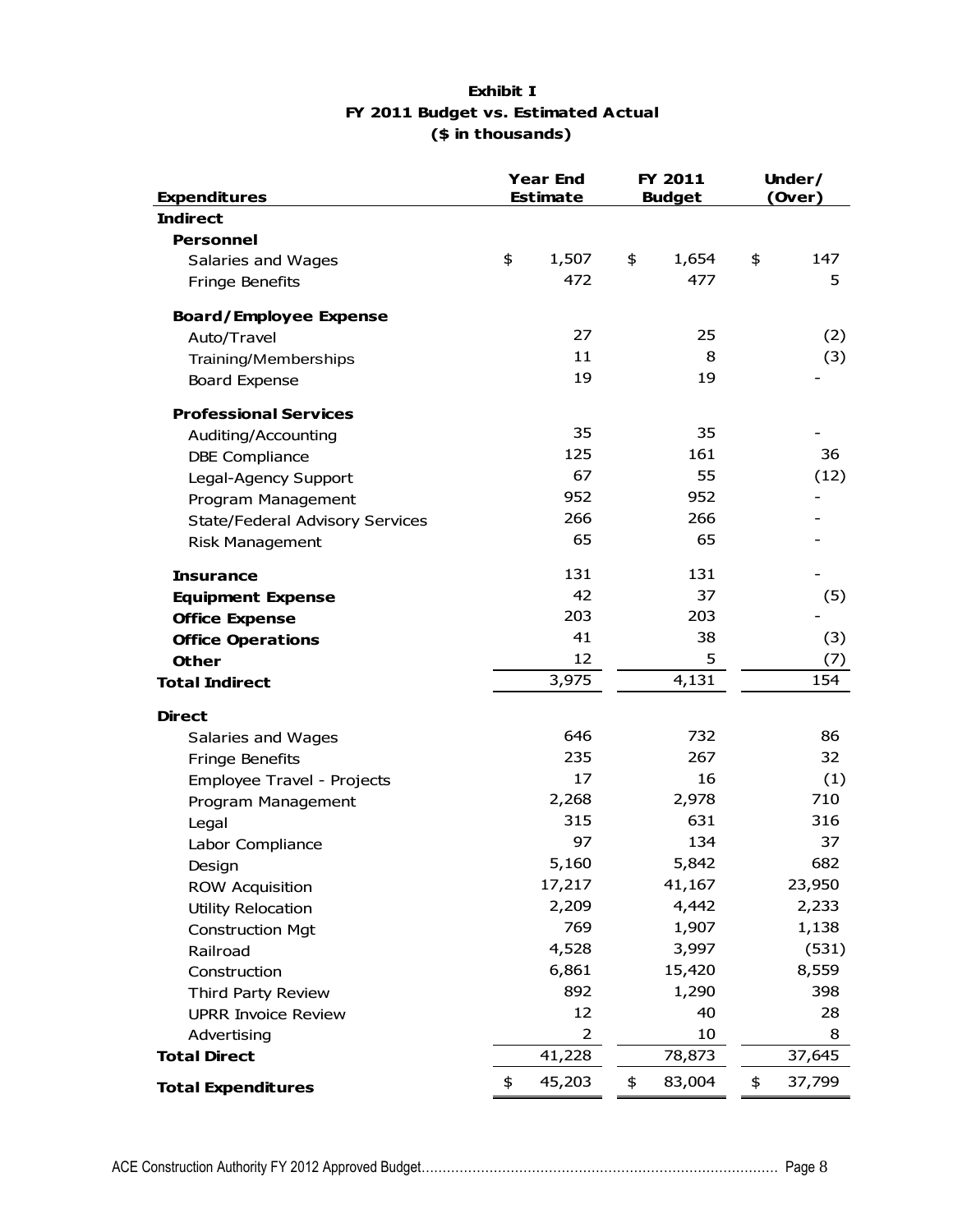#### **ACE CONSTRUCTION AUTHORITY FY 2011 GOALS**

#### <span id="page-11-1"></span><span id="page-11-0"></span>**Meeting FY 2011 Goals**

Last fiscal year's budget set forth a number of goals for FY 2011. The following is the anticipated status of each goal as of June 30, 2011:

| <b>Project Implementation</b>          |                                               |  |  |  |  |  |  |
|----------------------------------------|-----------------------------------------------|--|--|--|--|--|--|
| <b>Project/Goal</b>                    | <b>Progress</b>                               |  |  |  |  |  |  |
| Temple Avenue: Resolve UPRR issues     | Partially accomplished; issue resolved; still |  |  |  |  |  |  |
| delaying train diversion               | awaiting revised schedule and ACE cost        |  |  |  |  |  |  |
|                                        | impact.                                       |  |  |  |  |  |  |
| Sunset Avenue: Construction complete   | Accomplished; Sunset Avenue opened in         |  |  |  |  |  |  |
| by January 2011.                       | November 2010; Orange Avenue opened in        |  |  |  |  |  |  |
|                                        | March 2010.                                   |  |  |  |  |  |  |
| Nogales Street: Complete right-of-way  | Not accomplished; expect property             |  |  |  |  |  |  |
| acquisition; construction underway     | acquisition by late 2011; construction start  |  |  |  |  |  |  |
|                                        | in early 2012.                                |  |  |  |  |  |  |
| <b>Baldwin Avenue: Construction</b>    | Not accomplished; final property acquisition  |  |  |  |  |  |  |
| underway                               | remains.                                      |  |  |  |  |  |  |
| San Gabriel Trench: Complete design    | Partially accomplished; design and right-of-  |  |  |  |  |  |  |
| and right-of-way acquisition; complete | way done; fiber and main construction         |  |  |  |  |  |  |
| fiber optic relocation; bid main       | delayed by railroad agreement.                |  |  |  |  |  |  |
| construction contract.                 |                                               |  |  |  |  |  |  |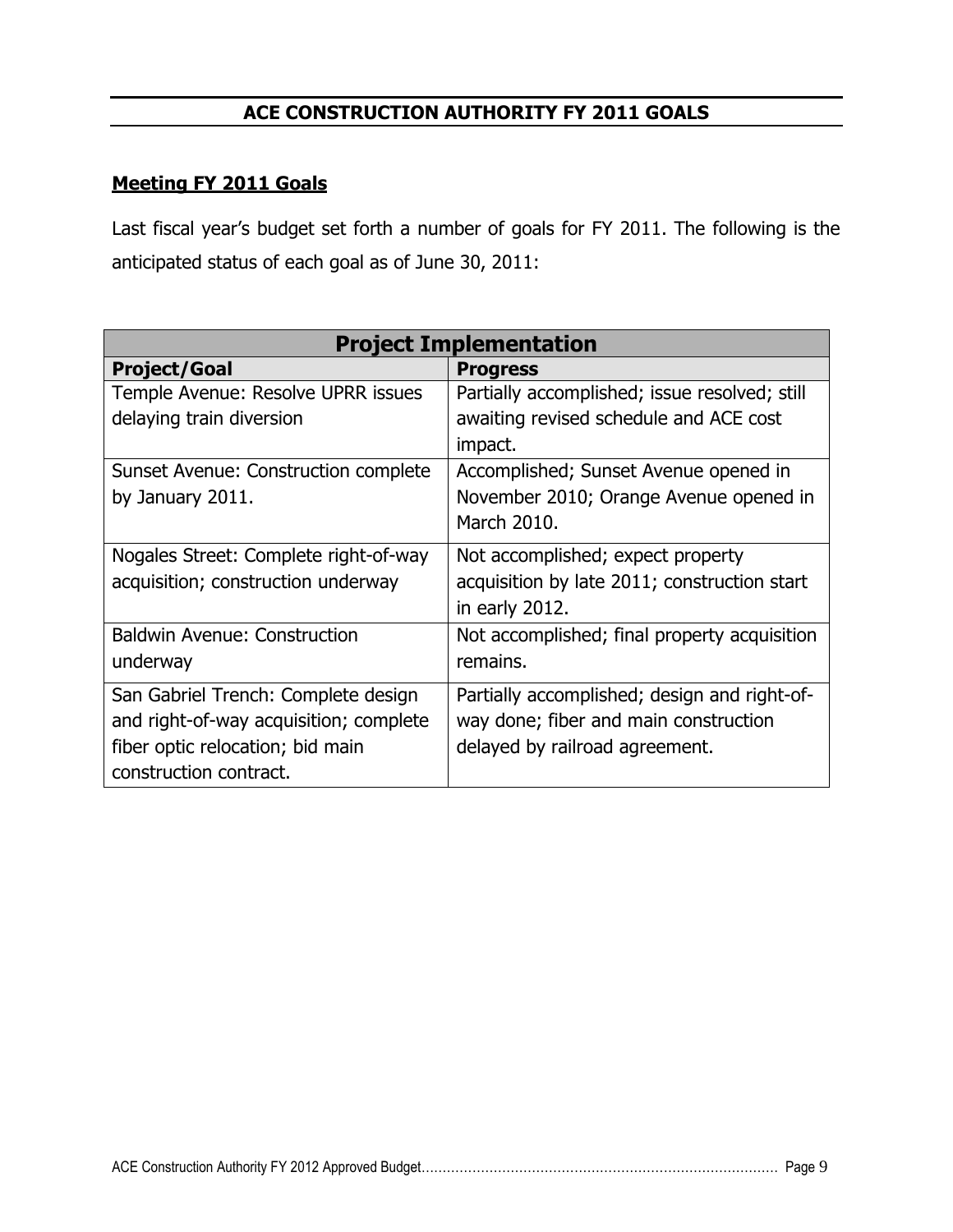| <b>Funding/Financial/Administration</b> |                                             |  |  |  |  |  |
|-----------------------------------------|---------------------------------------------|--|--|--|--|--|
| Goal                                    | <b>Progress</b>                             |  |  |  |  |  |
| Apply for TIGER II grant.               | Application submitted; not funded.          |  |  |  |  |  |
| Seek FY '11 Federal appropriations      | Earmark requested; no earmarks in FY        |  |  |  |  |  |
| earmark.                                | 2011 appropriations legislation.            |  |  |  |  |  |
| Seek dedicated freight trust fund or    | Ongoing; reauthorization legislation yet to |  |  |  |  |  |
| other Federal funding in SAFETEA-LU     | pass.                                       |  |  |  |  |  |
| reauthorization.                        |                                             |  |  |  |  |  |
| Obtain clean financial audit and        | Partially accomplished; minor comments in   |  |  |  |  |  |
| management letter.                      | management letter.                          |  |  |  |  |  |
| Maintain at least 90% of net proceeds   | Accomplished.                               |  |  |  |  |  |
| invested.                               |                                             |  |  |  |  |  |

| <b>Outreach</b>                        |                                         |  |  |  |  |  |  |
|----------------------------------------|-----------------------------------------|--|--|--|--|--|--|
| Goal                                   | <b>Progress</b>                         |  |  |  |  |  |  |
| Conduct ceremonies for                 | Accomplished where possible (Sunset).   |  |  |  |  |  |  |
| started/finished projects.             |                                         |  |  |  |  |  |  |
| Continue business support, community   | Accomplished.                           |  |  |  |  |  |  |
| and school safety outreach programs.   |                                         |  |  |  |  |  |  |
| Distribute ACE e-newsletter quarterly. | Accomplished.                           |  |  |  |  |  |  |
|                                        |                                         |  |  |  |  |  |  |
| Implement revised DBE program per      | Accomplished; all UDBE goals met on new |  |  |  |  |  |  |
| Caltrans/FHWA regulation changes.      | contract awards.                        |  |  |  |  |  |  |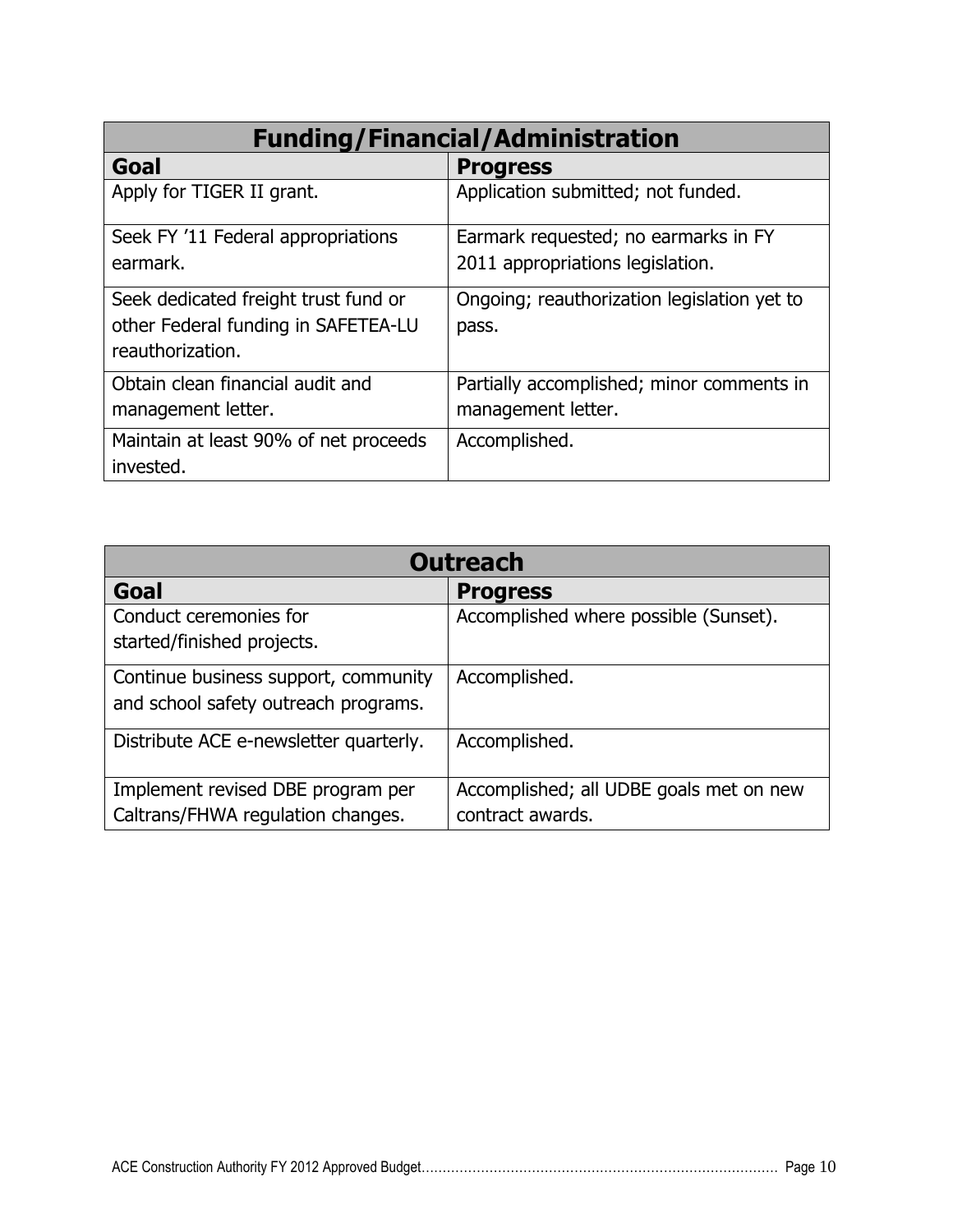<span id="page-13-0"></span>Staff proposes to accomplish the following by June 30, 2012 (unless otherwise noted):

#### <span id="page-13-1"></span>**Project Implementation**

- Nogales Street: Complete right-of-way acquisition; construction underway;
- Baldwin Avenue: Construction underway;
- San Gabriel Trench: Complete early fiber optic relocation and archeological investigations; bid main construction contract (dependent on State funding);
- Puente Avenue & Fairway Drive: complete preliminary engineering, obtain environmental clearance and begin final engineering.

#### <span id="page-13-2"></span>**Funding/Financial Administration**

- Apply for TIGER III grant;
- Seek dedicated freight trust fund and/or existing Federal funding in SAFETEA-LU reauthorization;
- Obtain clean financial audit and management letter;
- Maintain at least 90% of note proceeds invested.

#### <span id="page-13-3"></span>**Outreach**

- Conduct groundbreaking ceremonies for ready projects (Baldwin, Nogales, San Gabriel);
- Continue business support, community and school safety outreach programs
- Distribute ACE e-newsletter quarterly;
- Implement revised DBE program per anticipated Caltrans/FHWA regulation changes.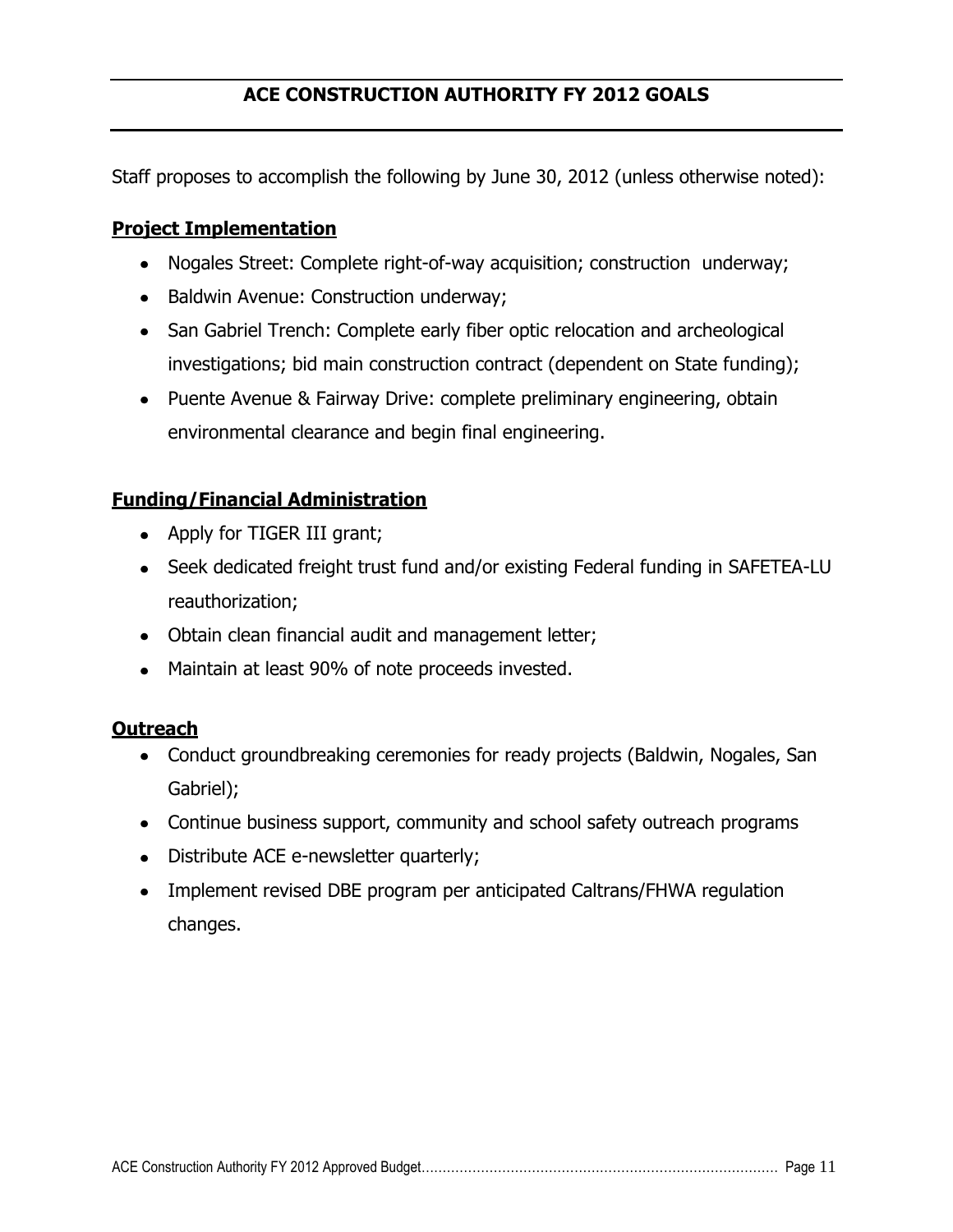<span id="page-14-0"></span>ACE has developed and implemented budgeting, accounting and project control systems that meet generally accepted accounting standards with the goal of delivering a project that accomplishes its intended purposes as expeditiously and cost effectively as possible.

#### <span id="page-14-1"></span>**Budget Development**

The budget for FY 2012 (July 1, 2011 through June 30, 2012) was developed in two parts: project direct expense and indirect expense.

The project direct expense is developed using an estimate-at-complete model that timephases ACE's best estimate of how much each task (i.e., design, right-of-way acquisition, construction) of a project will cost over the life of the project and its rate of progress over the upcoming fiscal year. Management reviews the forecast for each project for reasonableness and adjustments are made as necessary. The forecasts are summarized for all projects, adjustments to the overall level of spending are made as needed and the resulting forecast for FY 2012 becomes the basis for the approved budget.

The indirect budget is developed by line item, based on past experience and changed levels of effort in FY 2012. The ratio of indirect costs to direct labor and related fringe benefits costs is used to calculate the Indirect Cost Allocation Plan (ICAP) that is submitted to Caltrans for approval, and becomes the basis for billing indirect costs in FY 2012.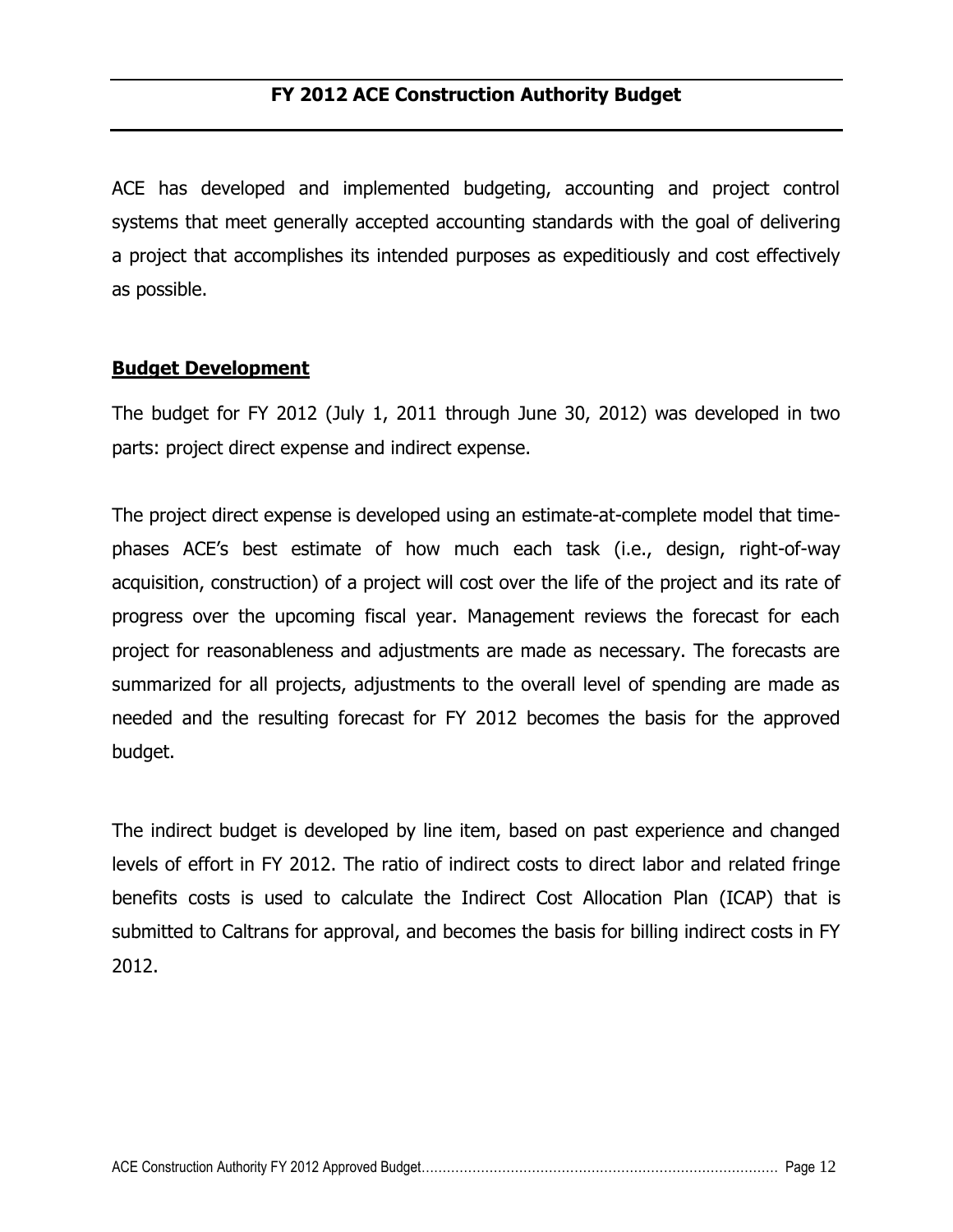The FY 2012 budget does not request Board approval for new contracts nor amendments to existing contracts. Each contract authorization will be brought to the Board for any necessary action.

The FY 2012 budget provides only for activities for which the Authority has committed funding, with one significant exception. The budget does assume a start of major construction on the San Gabriel Trench late in the fiscal year. This will be dependent on State bond funding for the project by late 2011. Without the bond funding the main construction contract for the Trench cannot be awarded. In the event State funds are not available later this year, a smaller contract of off-railroad work may be proposed using MTA Measure R funds.

The proposed budget includes engineering funding for two new projects resulting from the Phase II study, Puente Ave. and Fairway Drive.

#### <span id="page-15-0"></span>**FY 2012 Budget**

The FY 2012 budget is presented in Exhibit II. Exhibit II A provides a breakdown of all proposed direct expenditures by project. Exhibit III estimates overall revenues, expenses and income from our cash flow financing (GANs). Exhibit IV compares the estimated actual for FY 2011 to the proposed budget for FY 2012.

The pace of active projects is the major factor in our annual budget projection. For FY 2012 we have made the following assumptions about the projects having the biggest impact on our spending estimates:

Baldwin Ave. – Property acquisition will be concluded by October 2011; Construction bidding takes place in the Fall; construction contract awarded in January 2012.

Nogales St. – Property acquisition to permit construction bidding by November 2011; Construction bidding takes place in late 2011; construction contract award in February 2012.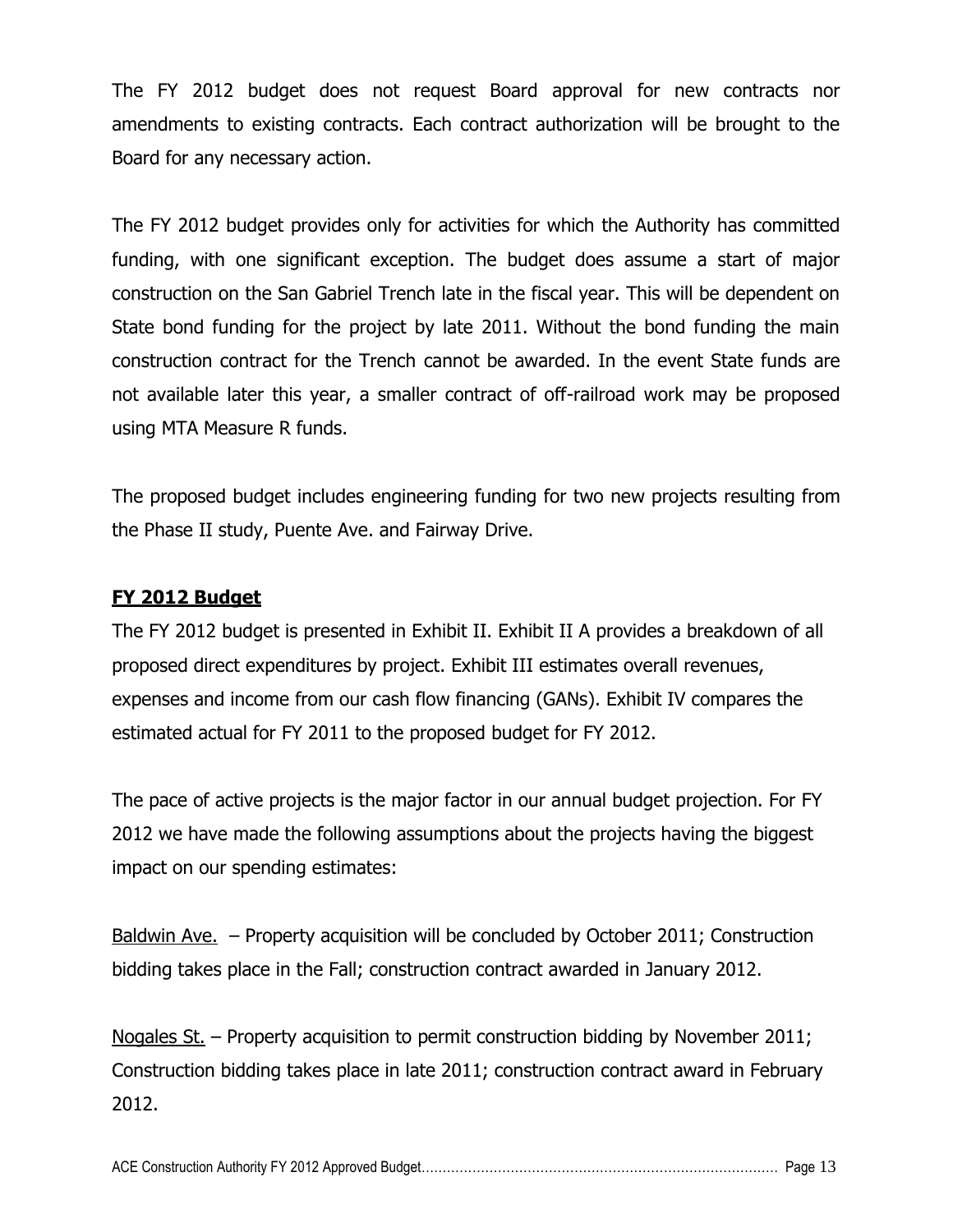San Gabriel Trench – Early construction activities (fiber optic relocation and archaeological investigation) start in Summer; main construction contract bidding takes place in late 2011/early 2012 (dependent on State funding); major construction starts May 2012.

The FY 2012 budget includes 23 full time positions, an increase of two phased in over the course of the fiscal year. The two positions are for engineering assistance staff for our project managers whose workload over the next year, with an ambitious construction schedule and new projects expected to enter the design pipeline, is going to increase significantly. Approval for the position description, salary range and authorization to recruit will be requested separately.

The following addresses significant line item changes (more than 10% and \$10,000) proposed for FY 2012 compared to the FY 2011 estimated actual. Changes in the construction related line items (utility relocation, construction management, railroad and construction) are a result of our most current projection of construction progress, as described above.

Personnel – Salary & Wages and Fringe Benefits (Indirect) (+\$198,000/10% increase) – This increase is due, to a minor degree, to a portion of the costs of the two additional employees being charged to indirects. The major reason for the increase is a number of vacancies being carried for a portion of FY 2011 resulting in a 10% underrun in that budget. The FY 2012 budget for these line items is virtually the same as the FY 2011 budget.

DBE Compliance (Indirect) (-\$42,000/34% decrease) - The number of new procurements will be fewer in FY 2012 than FY 2011.

Program Management (Indirect) (-\$413,000/43% decrease) – This reduction reflects a decision to charge project outreach activities directly to projects where possible. The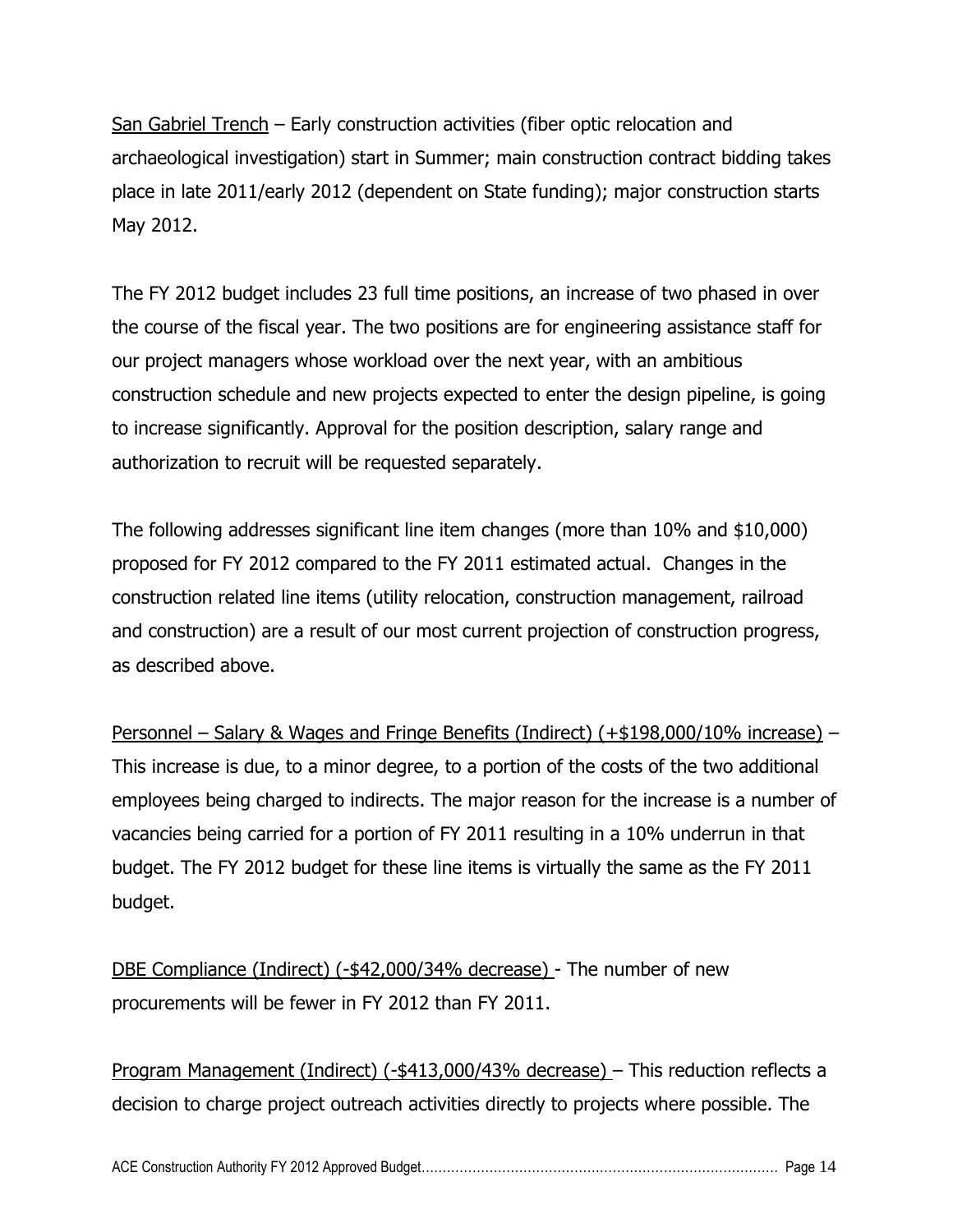level of outreach activities will increase slightly with more projects in construction but the portion charged to overhead will decline.

Insurance (Indirect) (+\$714,000/545% increase) – As our construction activity declined in FY 2011 we avoided the cost of excess liability coverage. We expect to reinstate this coverage by mid FY 2012 and have been quoted a four-year premium which would have to be paid at the beginning of coverage.

Equipment Expense (Indirect)  $(+13,000/31\%)$  increase) – The bulk of these expenses are for ongoing equipment leases (copiers primarily) and equipment maintenance contracts. The budgeted increase is for the lease of a plotter which will enable us to reproduce engineering drawings in-house at less cost than currently experienced with outside copying services.

Salaries and Wages and Fringe Benefits (Direct) (+\$134,000/15% increase) – This increase represents an assumed hiring at mid-fiscal year of two engineering assistants as mentioned above. They will be primarily charged directly to projects.

Program Management (Direct) (+\$112,000/5% increase) - This increase is a result of charging outreach activities for the first time, offset by reductions in spending on property acquisition support costs. Overall program management spending (indirect and direct) is estimated to decline about 10% from FY 2011.

Legal (Direct) (+\$140,000/44% increase) – This budget makes resources available primarily for completion of the Baldwin acquisition and an increased level of legal assistance on the Nogales acquisitions, where the most challenging acquisitions remain.

Labor Compliance (Direct) (+\$23,000/24% increase) – With construction increasing in the second half of the year there will be a greater need for monitoring compliance with State and Federal labor laws.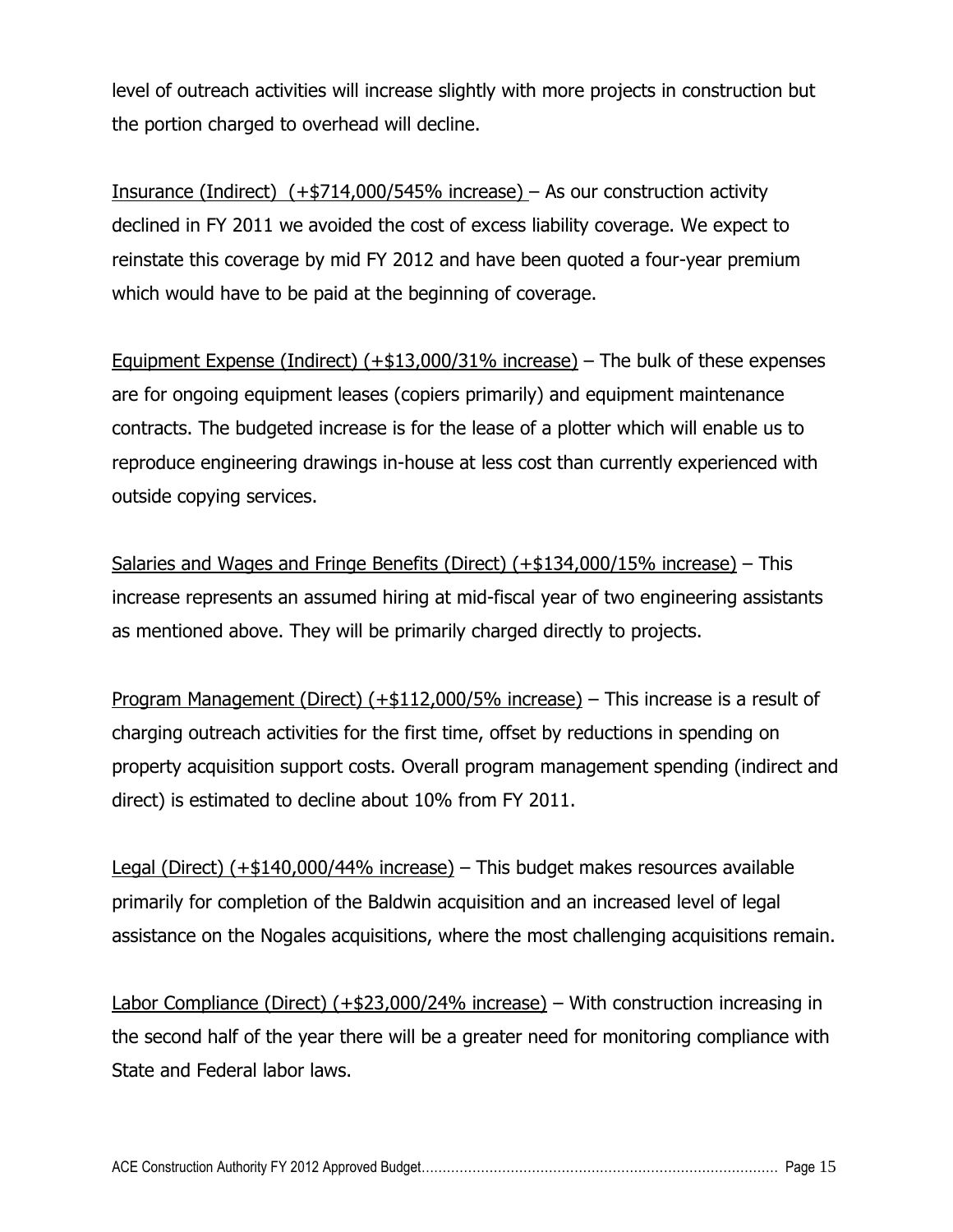Design (Direct) (+\$996,000/19% increase) This projected increase reflects the ramping up of design expenditures on the Puente and Fairway projects, offset by the completion of design on the San Gabriel Trench.

ROW Acquisition (Direct) (+\$1,028/6% increase) – This reflects completion of the Baldwin and Nogales acquisitions and an allowance for the acquisition of right of way from the UPRR, as required under the Construction and Maintenance Agreement on the San Gabriel Trench. The Nogales project is the primary cost component.

Utility Relocation (Direct) (+\$9,646,000/437% increase) – About 90% of the total utility relocation cost is for the San Gabriel Trench where fiber optic relocation and archaeological excavation in the area near the San Gabriel Mission will precede construction. The remaining utility relocation expenses are for the Nogales project.

Construction Management (Direct)  $(+1,806,000/25\%)$  increase) – With the start of three construction projects over the course of FY 2012 an increase is expected compared to the winding down of construction experienced in 2011.

Railroad (Direct) (-\$3,474,000/77% decrease) – There was a substantial amount of UPRR work on the Sunset project in FY 2011 but there will be relatively little during the start up of construction on the Baldwin, Nogales and San Gabriel Trench projects in FY 2012.

Construction (Direct)  $(+$16,254,000/237%$  increase) – FY 2011 construction was limited to the completion of the Sunset project. The FY 2012 budget estimate is based on starting construction on Baldwin (late Winter 2012), Nogales (Spring 2012) and San Gabriel trench (early work Summer 2011; main contract Spring 2012 – dependent on State funding).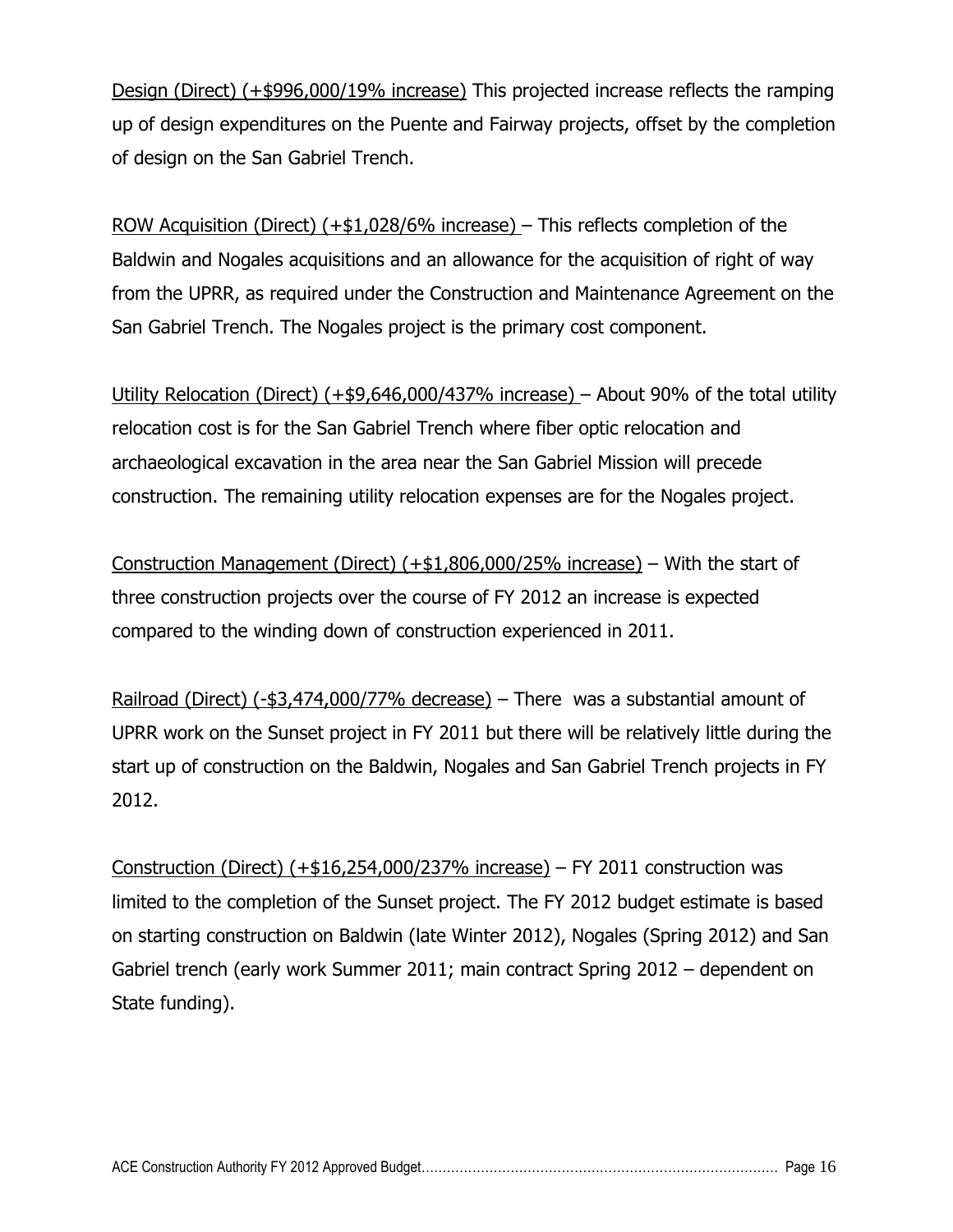Third Party Review (Direct) (-\$262,000/29% decrease) – This reflects a lesser amount of UPRR, City and County reviews as designs are completed on projects going into construction.

Advertising (Direct) (+\$12,000/600% increase) – This reflects the expected advertising expenses for four construction contracts as compared to minimal expenses in FY 2011.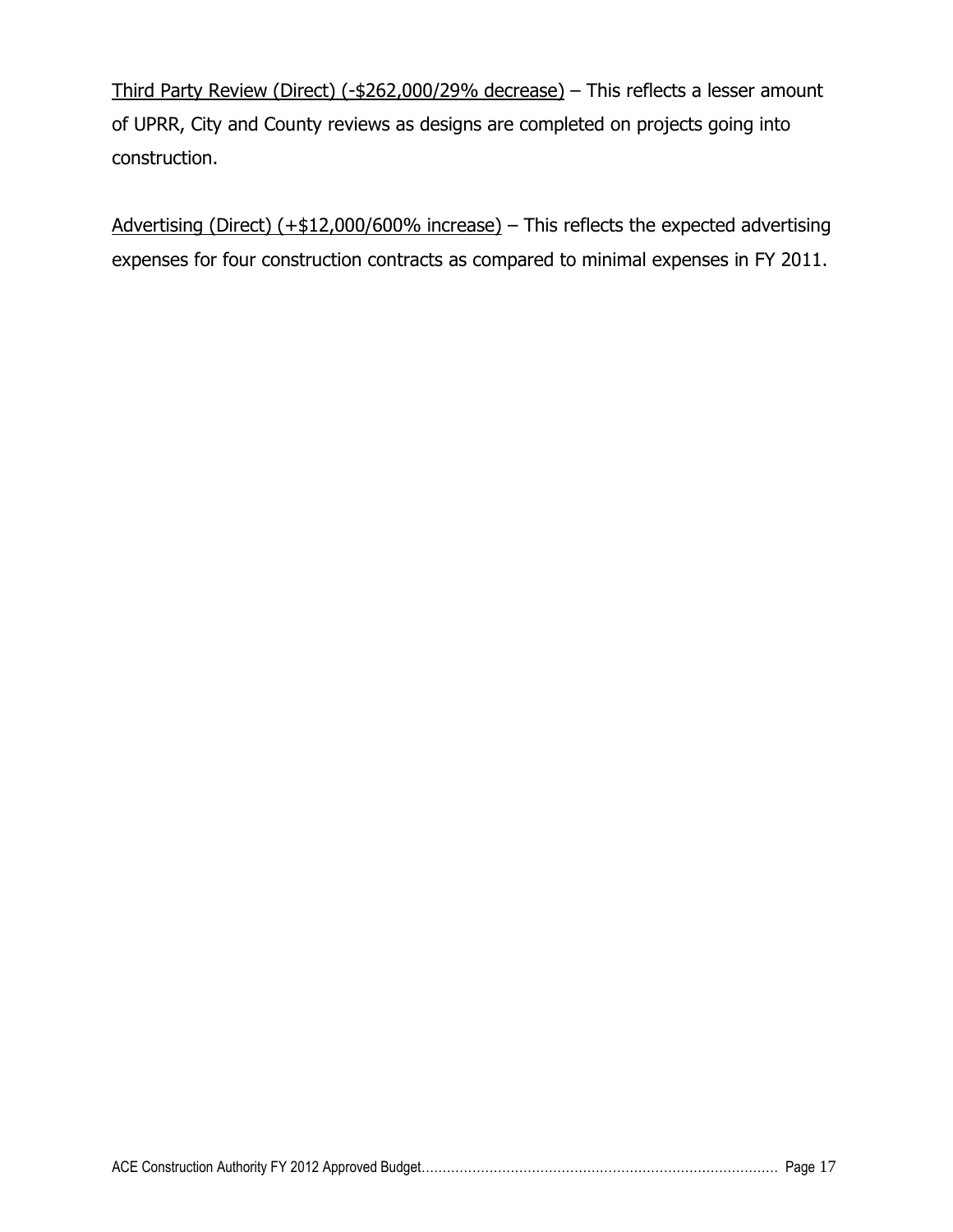#### **Exhibit II FY 2012 Approved Budget with Type of Expenditure (\$ in thousands)**

|                                        | FY 2012         |
|----------------------------------------|-----------------|
| <b>Expenditures</b><br><b>Indirect</b> | <b>Approved</b> |
| <b>Personnel</b>                       |                 |
| Salaries and Wages                     | \$<br>1,650     |
| Fringe Benefits                        | 527             |
|                                        |                 |
| <b>Board/Employee Expense</b>          |                 |
| Auto/Travel                            | 25              |
| Training/Memberships                   | 11              |
| <b>Board Expense</b>                   | 19              |
| <b>Professional Services</b>           |                 |
| Auditing/Accounting                    | 35              |
| <b>DBE Compliance</b>                  | 83              |
| Legal-Agency Support                   | 65              |
| Program Management                     | 539             |
| <b>State/Federal Advisory Services</b> | 265             |
| <b>Risk Management</b>                 | 65              |
| <b>Insurance</b>                       | 845             |
| <b>Equipment Expense</b>               | 55              |
| <b>Office Expense</b>                  | 209             |
| <b>Office Operations</b>               | 41              |
| <b>Other</b>                           | 12              |
| <b>Total Indirect</b>                  | 4,446           |
| <b>Direct</b>                          |                 |
| Salaries and Wages                     | 727             |
| Fringe Benefits                        | 288             |
| Employee Travel - Projects             | 17              |
| Program Management                     | 2,380           |
| Legal                                  | 455             |
| Labor Compliance                       | 120             |
| Design                                 | 6,156           |
| <b>ROW Acquisition</b>                 | 18,245          |
| <b>Utility Relocation</b>              | 11,855          |
| <b>Construction Mgt</b>                | 2,575           |
| Railroad                               | 1,054           |
| Construction                           | 23,115          |
| Third Party Review                     | 630             |
| Advertising                            | 14              |
| <b>Total Direct</b>                    | 67,631          |
| <b>Total Expenditures</b>              | \$<br>72,077    |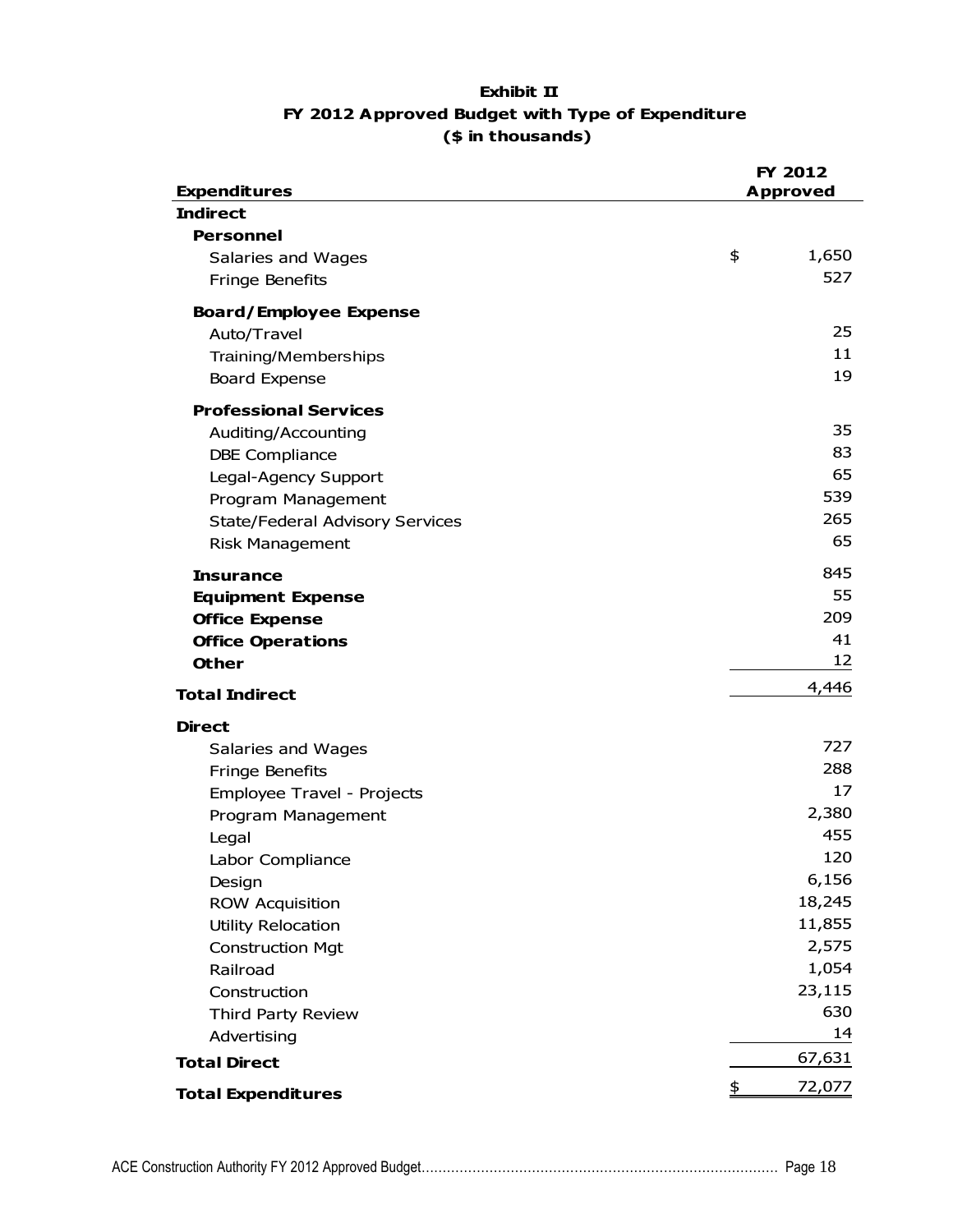| Exhibit II A                                     |  |  |  |  |  |
|--------------------------------------------------|--|--|--|--|--|
| FY 2012 Approved Budget with Type of Expenditure |  |  |  |  |  |
| (\$ in thousands)                                |  |  |  |  |  |

| <b>Expenditures</b>             |    | FY 2012<br><b>Approved</b> | <b>Puente</b><br><b>Baldwin</b><br><b>Sunset</b> |    | <b>SG Trench</b> |    | <b>Avenue</b> |    | <b>Fairway</b><br><b>Drive</b> |    | <b>Nogales</b><br>(LA) |    |          |
|---------------------------------|----|----------------------------|--------------------------------------------------|----|------------------|----|---------------|----|--------------------------------|----|------------------------|----|----------|
| <b>Indirect</b>                 |    |                            |                                                  |    |                  |    |               |    |                                |    |                        |    |          |
| <b>Personnel</b>                |    |                            |                                                  |    |                  |    |               |    |                                |    |                        |    |          |
| Salaries and Wages              | \$ | 1,650                      | \$                                               | \$ |                  | \$ |               | \$ |                                | \$ |                        | \$ |          |
| Fringe Benefits                 |    | 527                        |                                                  |    |                  |    |               |    |                                |    |                        |    |          |
| <b>Board/Employee Expense</b>   |    |                            |                                                  |    |                  |    |               |    |                                |    |                        |    |          |
| Auto/Travel                     |    | 25                         |                                                  |    |                  |    |               |    |                                |    |                        |    |          |
| Training/Memberships            |    | 11                         |                                                  |    |                  |    |               |    |                                |    |                        |    |          |
| Board Expense                   |    | 19                         |                                                  |    |                  |    |               |    |                                |    |                        |    |          |
| <b>Professional Services</b>    |    |                            |                                                  |    |                  |    |               |    |                                |    |                        |    |          |
| Auditing/Accounting             |    | 35                         |                                                  |    |                  |    |               |    |                                |    |                        |    |          |
| <b>DBE Compliance</b>           |    | 83                         |                                                  |    |                  |    |               |    |                                |    |                        |    |          |
| Legal-Agency Support            |    | 65                         |                                                  |    |                  |    |               |    |                                |    |                        |    |          |
| Program Management              |    | 539                        |                                                  |    |                  |    |               |    |                                |    |                        |    |          |
| State/Federal Advisory Services |    | 265                        |                                                  |    |                  |    |               |    |                                |    |                        |    |          |
| Risk Management                 |    | 65                         |                                                  |    |                  |    |               |    |                                |    |                        |    |          |
| <b>Insurance</b>                |    | 845                        |                                                  |    |                  |    |               |    |                                |    |                        |    |          |
| <b>Equipment Expense</b>        |    | 55                         |                                                  |    |                  |    |               |    |                                |    |                        |    |          |
| <b>Office Expense</b>           |    | 209                        |                                                  |    |                  |    |               |    |                                |    |                        |    |          |
| <b>Office Operations</b>        |    | 41                         |                                                  |    |                  |    |               |    |                                |    |                        |    |          |
| <b>Other</b>                    |    | 12                         |                                                  |    |                  |    |               |    |                                |    |                        |    |          |
| <b>Total Indirect</b>           |    | 4,446                      |                                                  |    |                  |    |               |    |                                |    |                        |    |          |
| <b>Direct</b>                   |    |                            |                                                  |    |                  |    |               |    |                                |    |                        |    |          |
| Salaries and Wages              |    | 727                        | 87                                               |    | 3                |    | 413           |    | 27                             |    | 24                     |    | 172      |
| Fringe Benefits                 |    | 288                        | 35                                               |    | 1                |    | 164           |    | 11                             |    | 9                      |    | 68       |
| Employee Travel - Projects      |    | 17                         | 3                                                |    | 4                |    | 4             |    | 0                              |    | $\Omega$               |    | 5        |
| Program Management              |    | 2,380                      | 503                                              |    | 30               |    | 995           |    | 38                             |    | 38                     |    | 776      |
| Legal                           |    | 455                        | 150                                              |    |                  |    | 40            |    | 5                              |    | 5                      |    | 255      |
| Labor Compliance                |    | 120                        | 23                                               |    | 10               |    | 51            |    | 4                              |    | 4                      |    | 28       |
| Design                          |    | 6,156                      | 73                                               |    | 5                |    | 600           |    | 2,715                          |    | 2,463                  |    | 300      |
| <b>ROW Acquisition</b>          |    | 18,245                     | 2,600                                            |    |                  |    | 6,040         |    |                                |    |                        |    | 9,605    |
| Utility Relocation              |    | 11,855                     | 5                                                |    |                  |    | 9,989         |    |                                |    |                        |    | 1,861    |
| <b>Construction Mgt</b>         |    | 2,575                      | 750                                              |    | 25               |    | 1,500         |    |                                |    |                        |    | 300      |
| Railroad                        |    | 1,054                      | 79                                               |    | 200              |    | 660           |    | 100                            |    | 15                     |    |          |
| Construction                    |    | 23,115                     | 5,000                                            |    | 15               |    | 14,100        |    |                                |    |                        |    | 4,000    |
| Third Party Review              |    | 630                        | 30                                               |    |                  |    | 550           |    | 25                             |    | 20                     |    | 5        |
| Advertising                     |    | 14                         | 5                                                |    | $\blacksquare$   |    | 4             |    | $\blacksquare$                 |    | $\frac{1}{2}$          |    | 5        |
| <b>Total Direct</b>             |    | 67,631                     | 9,343                                            |    | 292              |    | 35,111        |    | 2,926                          |    | 2,580                  |    | 17,380   |
| <b>Total Expenditures</b>       | \$ | 72,077                     | \$<br>9,343                                      | \$ | 292              |    | \$35,111      | \$ | 2,926                          | \$ | 2,580                  |    | \$17,380 |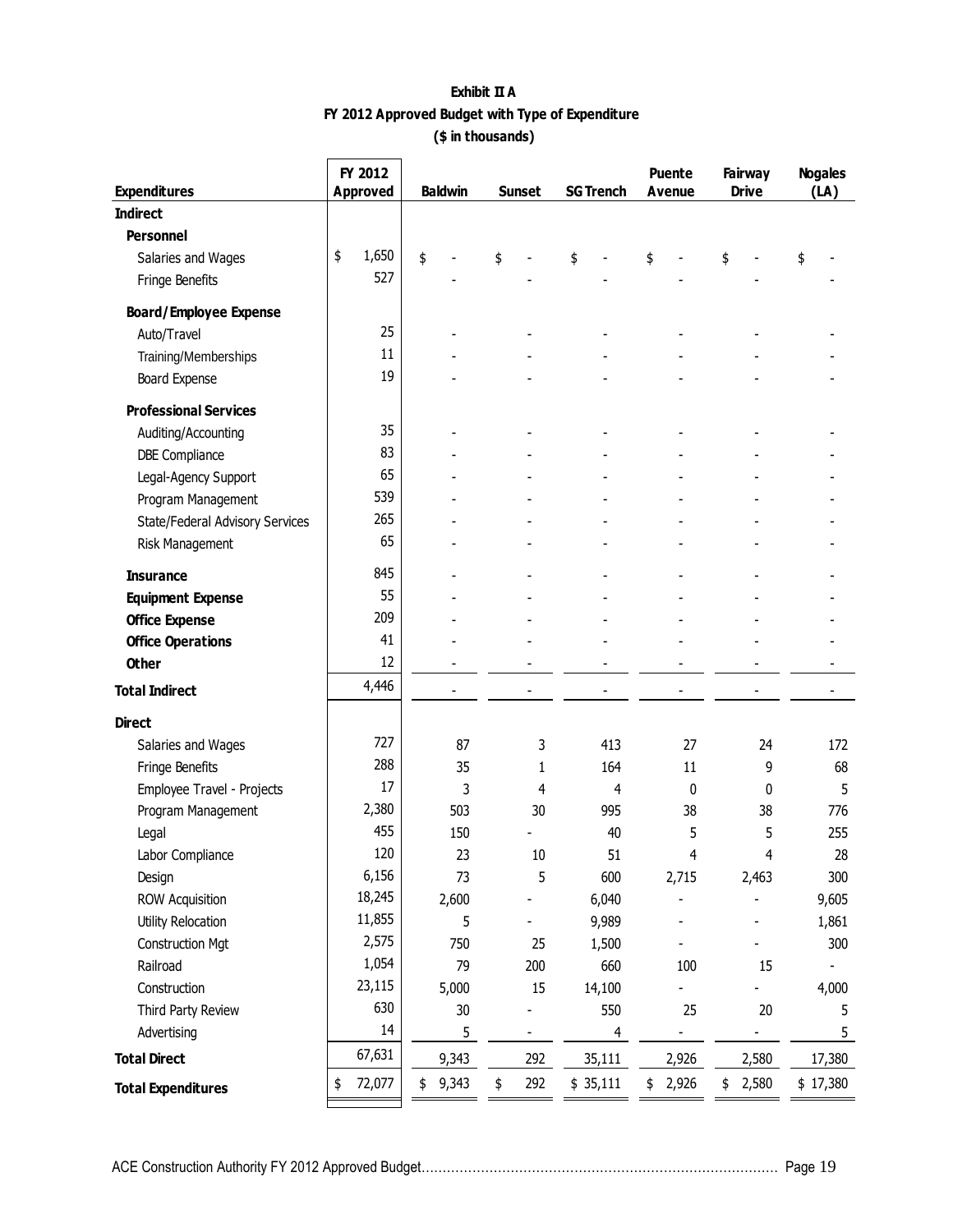#### **Exhibit III FY 2012 Approved Budget with Type of Expenditure (\$ in thousands)**

|                                            | FY 2012         |
|--------------------------------------------|-----------------|
| <b>Expenditures</b>                        | <b>Approved</b> |
| <b>Revenues</b>                            |                 |
| Federal                                    | \$<br>18,780    |
| Local                                      | 51,273          |
| Other                                      | 2,025           |
| <b>Total Revenue</b>                       | 72,077          |
| <b>Operating Expenditures</b>              |                 |
| <b>Direct</b>                              |                 |
| Design                                     | 6,078           |
| <b>ROW Acquisition</b>                     | 32,883          |
| Construction                               | 28,516          |
| <b>Construction Management</b>             | 54              |
| <b>Betterment</b>                          | 100             |
| <b>Total Direct</b>                        | 67,631          |
| <b>Indirect</b>                            |                 |
| Personnel                                  | 2,177           |
| Board/Employee Expense                     | 55              |
| <b>Professional Services</b>               | 1,052           |
| <b>Insurance</b>                           | 845             |
| <b>Equipment Expense</b>                   | 55              |
| Office Expense                             | 209             |
| <b>Office Operations</b>                   | 41              |
| Other                                      | 12              |
| <b>Total Indirect</b>                      | 4,446           |
| <b>Total Operating Expenditures</b>        | 72,077          |
| <b>Excess of Revenue over Expenditures</b> |                 |
| before Financing                           |                 |
| <b>Financing Income</b>                    |                 |
|                                            |                 |
| <b>Investment Revenue</b>                  | 224             |
| <b>Interest and Related Expense</b>        | 379             |
| <b>Net Financing Income/Expense</b>        | (155)           |
| <b>Excess of Revenues over Expenditues</b> | (155)           |
| <b>Fund Balance Beginning of Period</b>    | 10,242<br>\$    |
| <b>Fund Balance End of Period</b>          | 10,087<br>\$    |
|                                            |                 |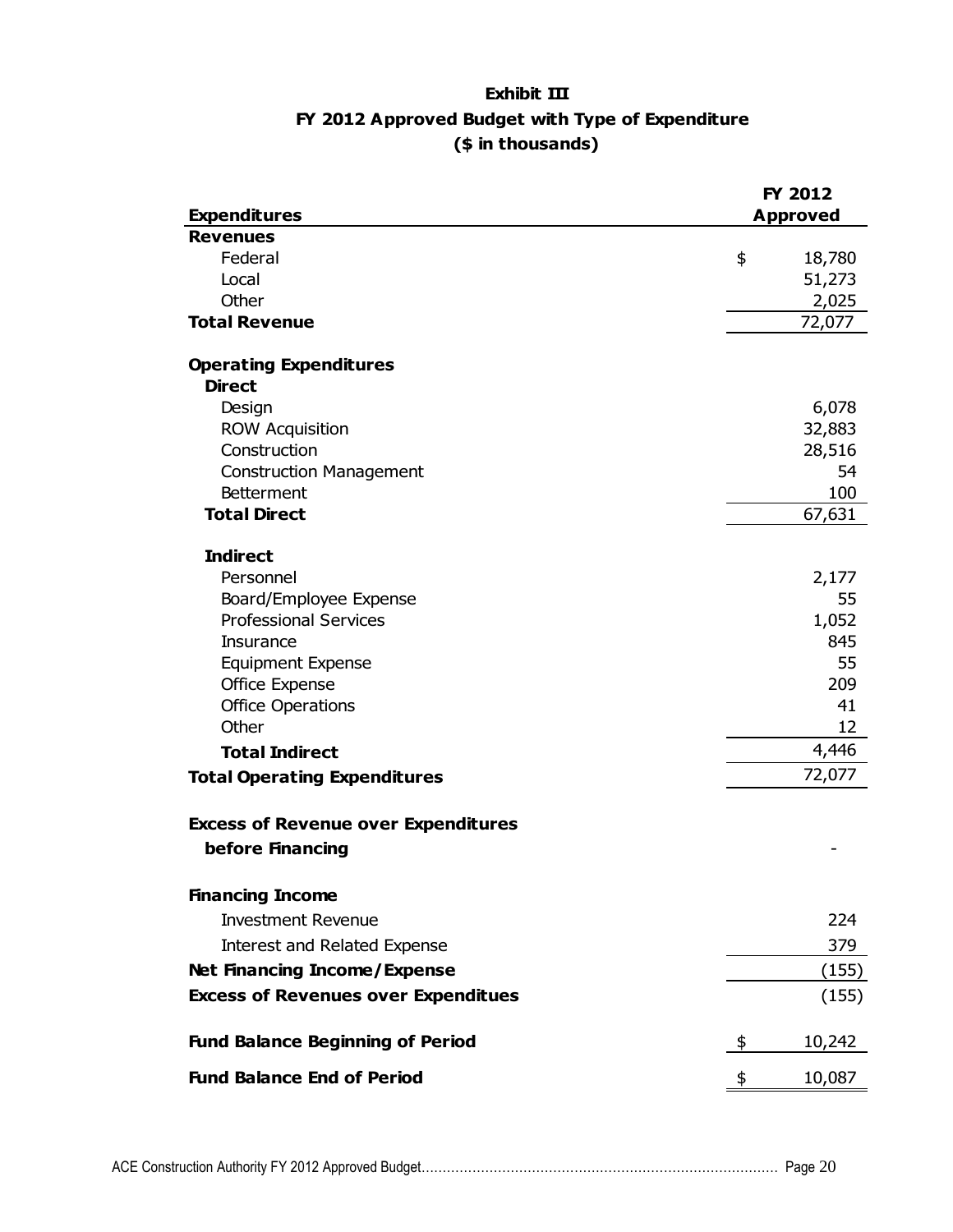#### **Exhibit IV Comparison - FY 2011 Estimated Actuals vs. FY 2012 Approved (\$ in thousands)**

<span id="page-23-0"></span>

| <b>Expenditures</b>                    |    | FY 2011<br><b>Estimate</b> |    | FY 2012<br><b>Approved</b> | Incr/<br><b>Decr</b> |          |  |
|----------------------------------------|----|----------------------------|----|----------------------------|----------------------|----------|--|
| <b>Indirect</b>                        |    |                            |    |                            |                      |          |  |
| <b>Personnel</b>                       |    |                            |    |                            |                      |          |  |
| Salaries and Wages                     | \$ | 1,507                      | \$ | 1,650                      | \$                   | 143      |  |
| <b>Fringe Benefits</b>                 |    | 472                        |    | 527                        |                      | 55       |  |
| <b>Board/Employee Expense</b>          |    |                            |    |                            |                      |          |  |
| Auto/Travel                            |    | 27                         |    | 25                         |                      | (2)      |  |
| <b>Training/Memberships</b>            |    | 11                         |    | 11                         |                      |          |  |
| <b>Board Expense</b>                   |    | 19                         |    | 19                         |                      |          |  |
| <b>Professional Services</b>           |    |                            |    |                            |                      |          |  |
| Auditing/Accounting                    |    | 35                         |    | 35                         |                      |          |  |
| <b>DBE Compliance</b>                  |    | 125                        |    | 83                         |                      | (42)     |  |
| Legal-Agency Support                   |    | 67                         |    | 65                         |                      | (2)      |  |
| Program Management                     |    | 952                        |    | 539                        |                      | (413)    |  |
| <b>State/Federal Advisory Services</b> |    | 266                        |    | 265                        |                      | (1)      |  |
| <b>Risk Management</b>                 |    | 65                         |    | 65                         |                      |          |  |
| <b>Insurance</b>                       |    | 131                        |    | 845                        |                      | 714      |  |
| <b>Equipment Expense</b>               |    | 42                         |    | 55                         |                      | 13       |  |
| <b>Office Expense</b>                  |    | 203                        |    | 209                        |                      | 6        |  |
| <b>Office Operations</b>               |    | 41                         |    | 41                         |                      |          |  |
| <b>Other</b>                           |    | 12                         |    | 12                         |                      |          |  |
| <b>Total Indirect</b>                  |    | 3,975                      |    | 4,446                      |                      | 471      |  |
| <b>Direct</b>                          |    |                            |    |                            |                      |          |  |
| Salaries and Wages                     |    | 646                        |    | 727                        |                      | 81       |  |
| Fringe Benefits                        |    | 235                        |    | 288                        |                      | 53       |  |
| Employee Travel - Projects             |    | 17                         |    | 17                         |                      |          |  |
| Program Management                     |    | 2,268                      |    | 2,380                      |                      | 112      |  |
| Legal                                  |    | 315                        |    | 455                        |                      | 140      |  |
| Labor Compliance                       |    | 97                         |    | 120                        |                      | 23       |  |
| Design                                 |    | 5,160                      |    | 6,156                      |                      | 996      |  |
| <b>ROW Acquisition</b>                 |    | 17,217                     |    | 18,245                     |                      | 1,028    |  |
| <b>Utility Relocation</b>              |    | 2,209                      |    | 11,855                     |                      | 9,646    |  |
| <b>Construction Mgt</b>                |    | 769                        |    | 2,575                      |                      | 1,806    |  |
| Railroad                               |    | 4,528                      |    | 1,054                      |                      | (3, 474) |  |
| Construction                           |    | 6,861                      |    | 23,115                     |                      | 16,254   |  |
| <b>UPRR Invoice Review</b>             |    | 12                         |    |                            |                      | (12)     |  |
| <b>Third Party Review</b>              |    | 892                        |    | 630                        |                      | (262)    |  |
| Advertising                            |    | $\overline{2}$             |    | 14                         |                      | 12       |  |
| <b>Total Direct</b>                    |    | 41,228                     |    | 67,631                     |                      | 26,403   |  |
| <b>Total Expenditures</b>              | \$ | 45,203                     | \$ | 72,077                     | \$                   | 26,874   |  |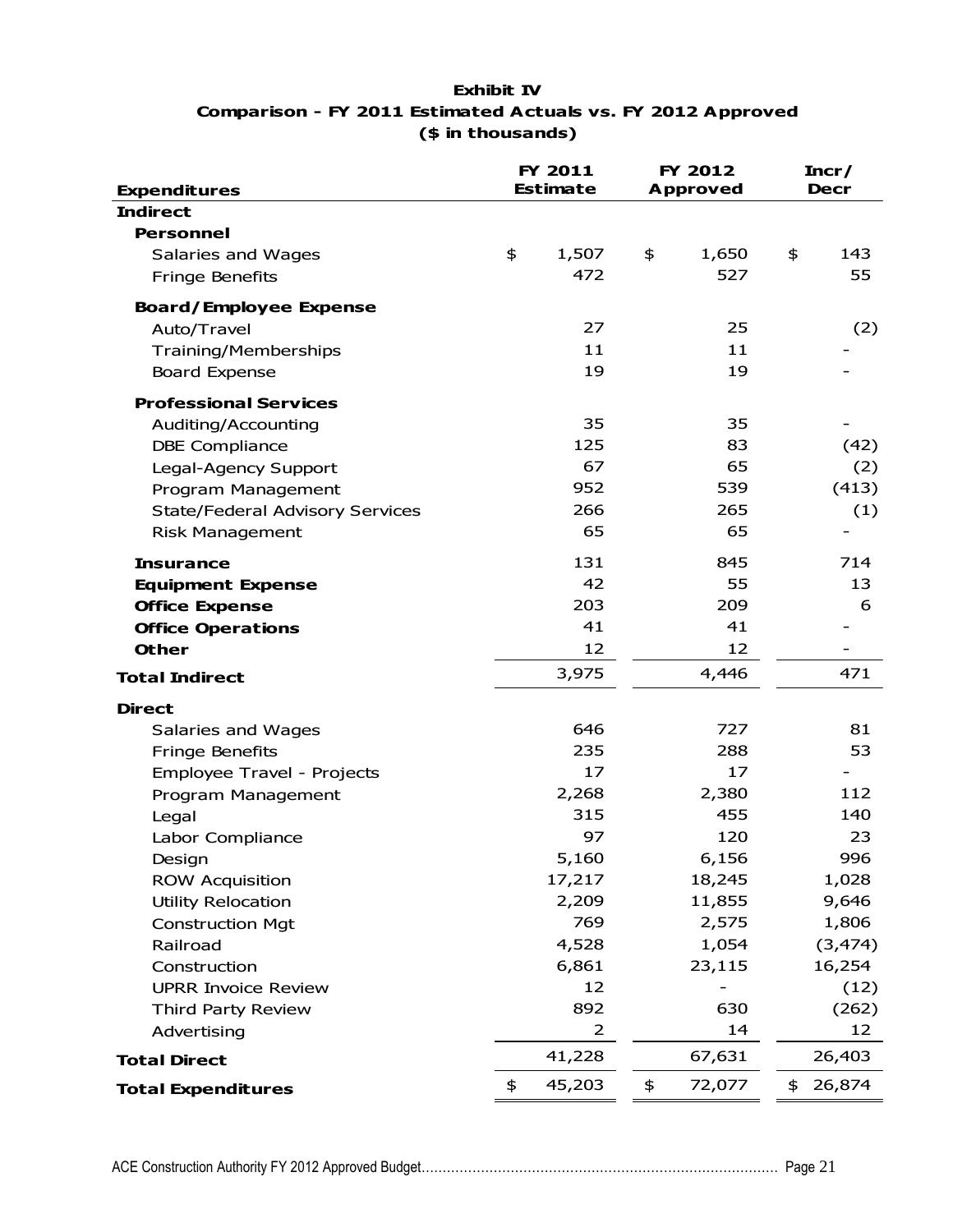#### **Project Financing**

The San Gabriel Valley Council of Governments (SGVCOG) has authorized the issuance of up to \$100 million in tax-exempt Grant Anticipation Notes (GANs) backed by a letter of credit. This program has been in place since 2001. There is currently \$37.350 million in borrowed funds outstanding.

Proceeds from the program are invested in the State of California's Local Agency Investment Fund (LAIF) and our local bank. The net interest income (interest revenue less interest and fee expense) of the program exceeds \$4 million over the life of the program. We have recently responded to an Internal Revenue Service inquiry on one of the GANs issues. It is likely that we will be required to rebate an as-yet undetermined amount of interest earnings in excess of those permitted by IRS regulation. Due to a reduced level of financing anticipated for the coming fiscal year, we are estimating a net financing expense of \$155,000. This cost will be financed from our net asset balance.

Because the ACE Construction Authority continues to have no meaningful sources of revenue other than grants and contributions from funding agencies, ACE staff will make every effort to ensure that all other expenditures are reimbursable by federal, state or local grants.

Staff is making every effort it can to operate in this stringent financial environment, but the Board needs to be aware of the practical difficulties of recovering every expense. We use this Budget submittal to annually advise the Board of the cumulative exposure for unreimbursed costs the Authority is incurring. As of this date, we have incurred the following unreimbursed or unreimbursable expenses, dating back to the beginning of the ACE Construction Authority: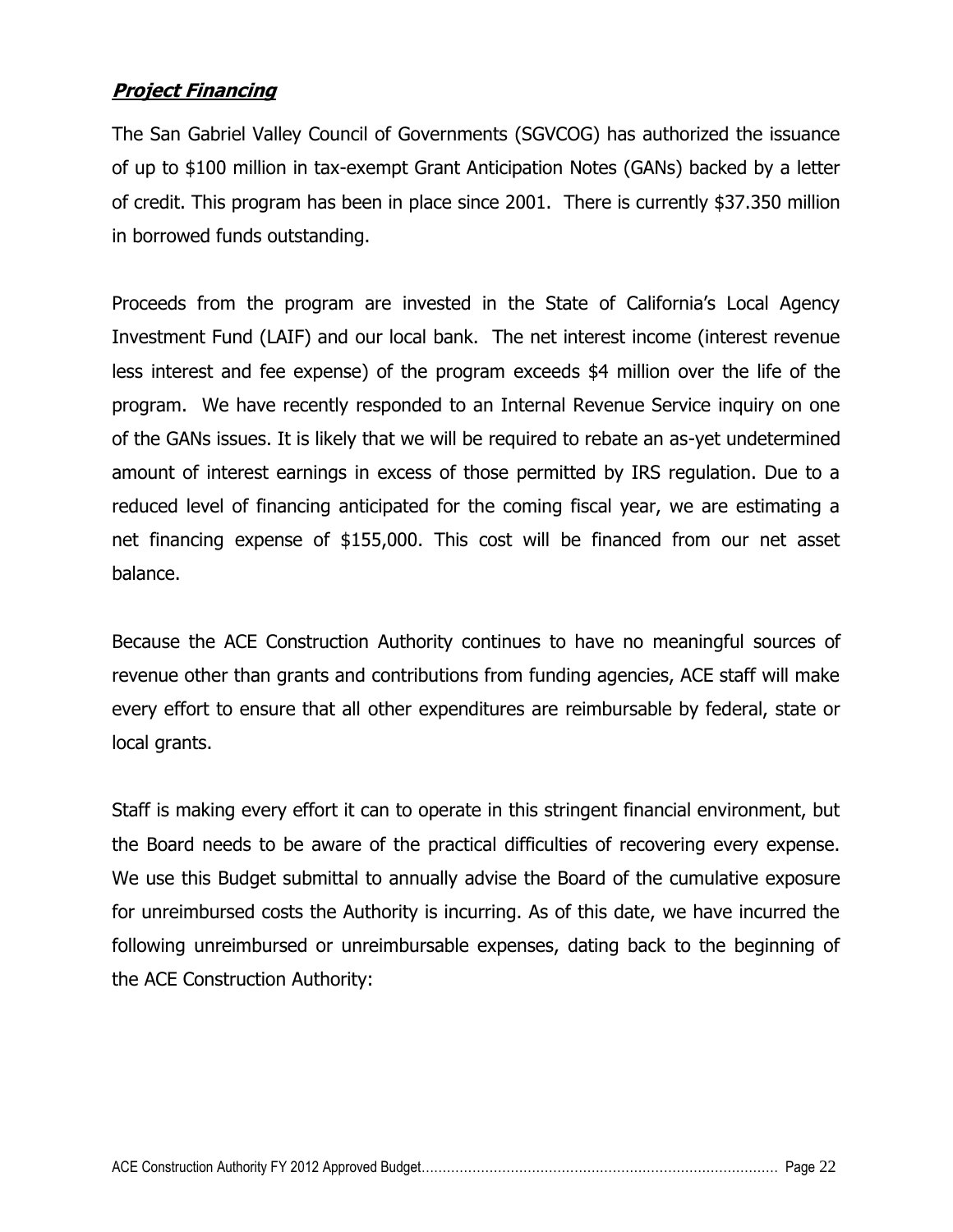| FY 1998 | \$71,185  | Expenses incurred by SGVCOG prior to 6/30/98 not |
|---------|-----------|--------------------------------------------------|
|         |           | reimbursed by MTA                                |
| FY 2000 | 11,298    | Net interest cost of loan from City of Industry  |
| FY 2001 | 2,738     | Net interest cost of loan from City of Industry  |
| FY 2006 | 105,529   | Payment to SGVCOG for claimed unreimbursed       |
|         |           | expenses                                         |
|         | \$190,750 | Estimated total – project-life-to-date           |

Based on experience to date, we expect the cumulative surpluses from interest income and railroad contributions will be sufficient to pay for our cumulative unreimbursed expense.

#### <span id="page-25-0"></span>**Budget Amendments And Revisions**

Staff will continue to provide the Board with project status and budget updates on a quarterly basis. A mid-year review of the upcoming fiscal year will be done in January and proposed revisions, if any, will be submitted for Board approval at that time.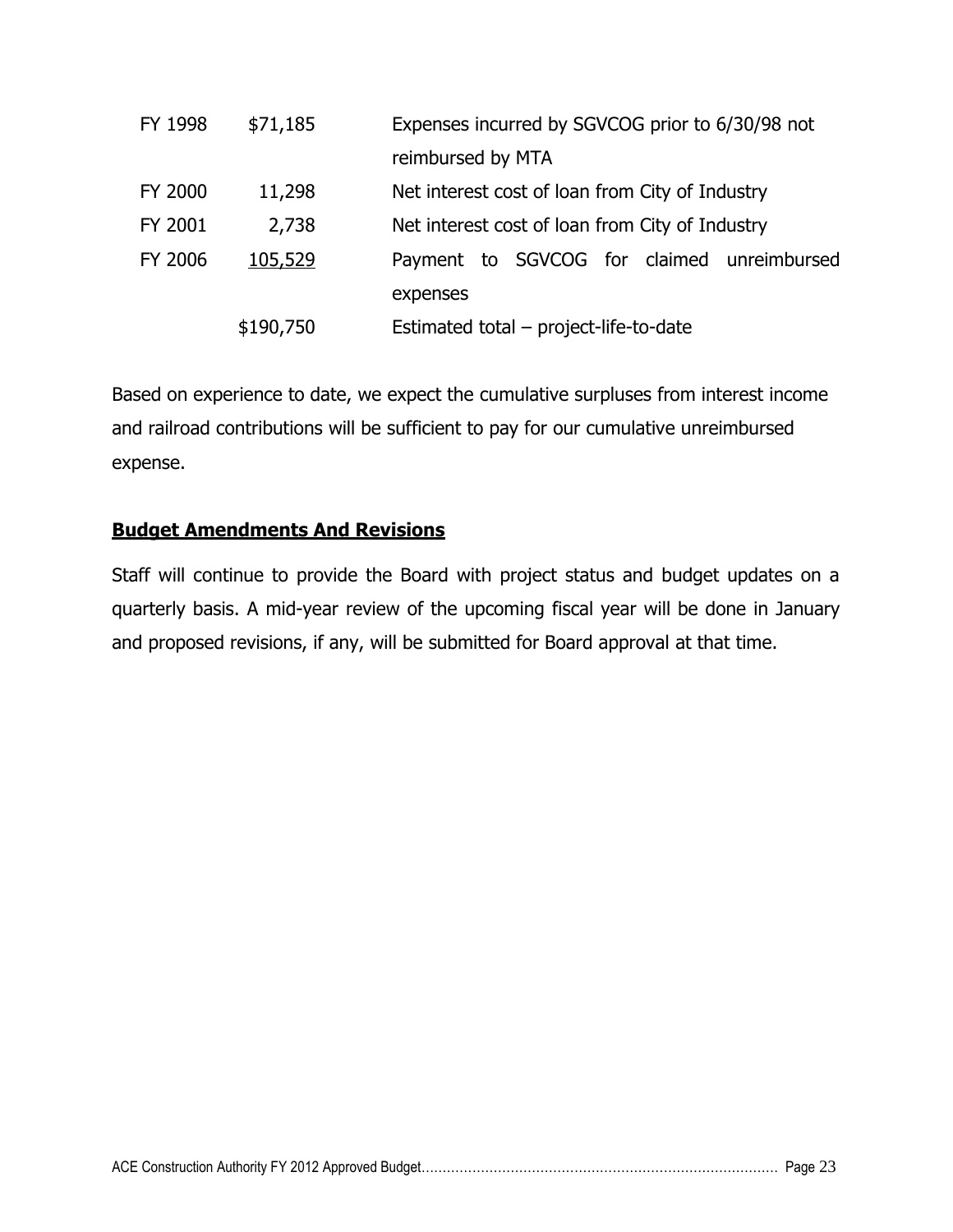#### **Board Review and Approval**

<span id="page-26-0"></span>The proposed budget is presented to the Board and to the public for consideration at the June 6 Board meeting. Any changes will be incorporated into the approved budget and submitted to the San Gabriel Valley Council of Governments for consideration at their next meeting.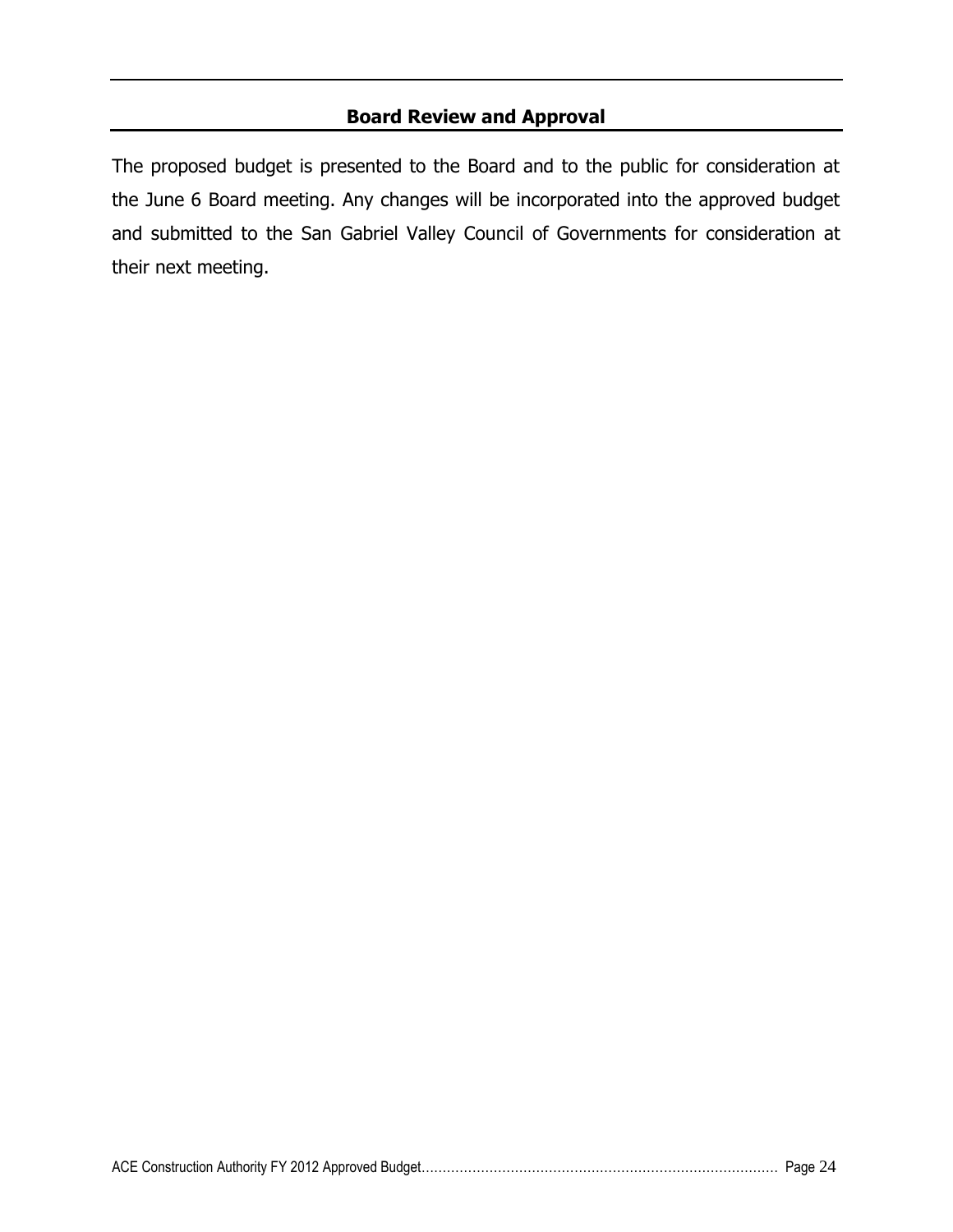# <span id="page-27-0"></span>**FY 2012 Budget Glossary**

### **Indirect Expenses**

<span id="page-27-1"></span>

| <b>Personnel</b>                       |                                                           |
|----------------------------------------|-----------------------------------------------------------|
| Salaries and Wages                     | <b>Salaries</b><br>for employees and<br>temporary<br>help |
|                                        | (charged both as indirect and direct expenses).           |
| <b>Fringe Benefits</b>                 | Paid benefits such as health insurance, life              |
|                                        | insurance and pension.                                    |
| <b>Board/Employee Expenses</b>         |                                                           |
| Auto/Travel                            | Employee travel for business purposes. Includes           |
|                                        | registration fees and local mileage reimbursement         |
|                                        | or auto allowance.                                        |
| <b>Training/Memberships</b>            | Authority and professional memberships; ongoing           |
|                                        | professional training.                                    |
| <b>Board Related Expenses</b>          | Per diem and Board travel.                                |
| <b>Professional Services</b>           |                                                           |
| Auditing/Accounting                    | Financial auditing and accounting services.               |
| DBE/Labor Compliance                   | Disadvantaged Business Enterprise program                 |
|                                        | administration and monitoring; supervision of             |
|                                        | labor compliance monitoring                               |
| Legal - Agency Support                 | General counsel, construction legal and any other         |
|                                        | legal services not directly chargeable to specific        |
|                                        | construction projects.                                    |
| Program Management                     | Contracted project administration support which           |
|                                        | cannot be charged to specific projects. Consists          |
|                                        | primarily of special studies, community relations,        |
|                                        | and those activities of our support contractors           |
|                                        | which address general agency needs.                       |
| <b>State/Federal Advisory Services</b> | State & Federal legislation research, monitoring          |
|                                        | and funding application services.                         |
| <b>Risk Management</b>                 | Administrative fee for analyzing insurance                |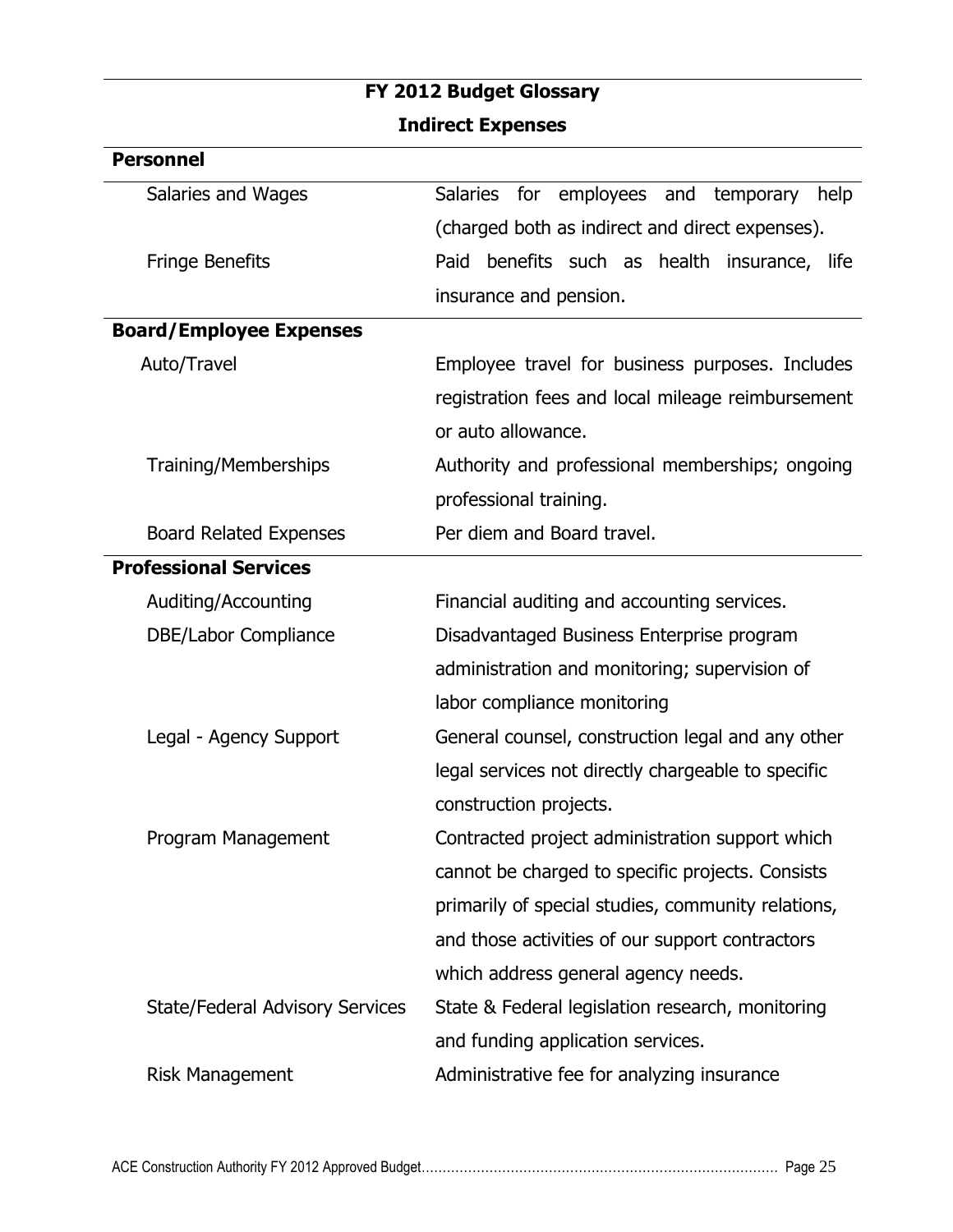requirements, reviewing ACE and contractor policies and obtaining insurance.

<span id="page-28-0"></span>

| <b>Insurance</b>                | Annual insurance premiums                                   |  |
|---------------------------------|-------------------------------------------------------------|--|
| <b>Equipment Expense</b>        | Purchase/lease<br>$\circ$ f<br>office<br>maintenance<br>and |  |
|                                 | equipment such as copiers, fax machines and                 |  |
|                                 | computers.                                                  |  |
| <b>Office Expense</b>           | Rent on ACE office space, including maintenance             |  |
|                                 | and miscellaneous expense.                                  |  |
| <b>Office Operations</b>        | Office supplies, postage, printing/copying<br>and           |  |
|                                 | telephones.                                                 |  |
| <b>Other</b>                    | General advertising, subscriptions, payroll service         |  |
|                                 | fees, etc.                                                  |  |
| <b>Direct Expenses</b>          |                                                             |  |
| <b>Program Management</b>       | The portion of overall program management                   |  |
|                                 | expenses which can be directly charged to                   |  |
|                                 | projects; consists primarily of design and utility          |  |
|                                 | support, land acquisition related<br>relocation             |  |
|                                 | services and office support.                                |  |
| <b>Legal</b>                    | Legal expenses which can be directly charged to             |  |
|                                 | specific projects for land acquisition activities.          |  |
| <b>Labor Compliance</b>         | Field monitoring and reporting of contractor                |  |
|                                 | compliance with State and Federal labor laws.               |  |
| <b>Design</b>                   | Preparation of project plans, specifications and            |  |
|                                 | estimates and support during construction.                  |  |
| <b>Right of Way Acquisition</b> | Property acquisition costs, closing costs,                  |  |
|                                 | appraisals, surveys, miscellaneous acquisition              |  |
|                                 | support costs.                                              |  |
| <b>Utility Relocation</b>       | Costs of relocating utilities, including design.            |  |